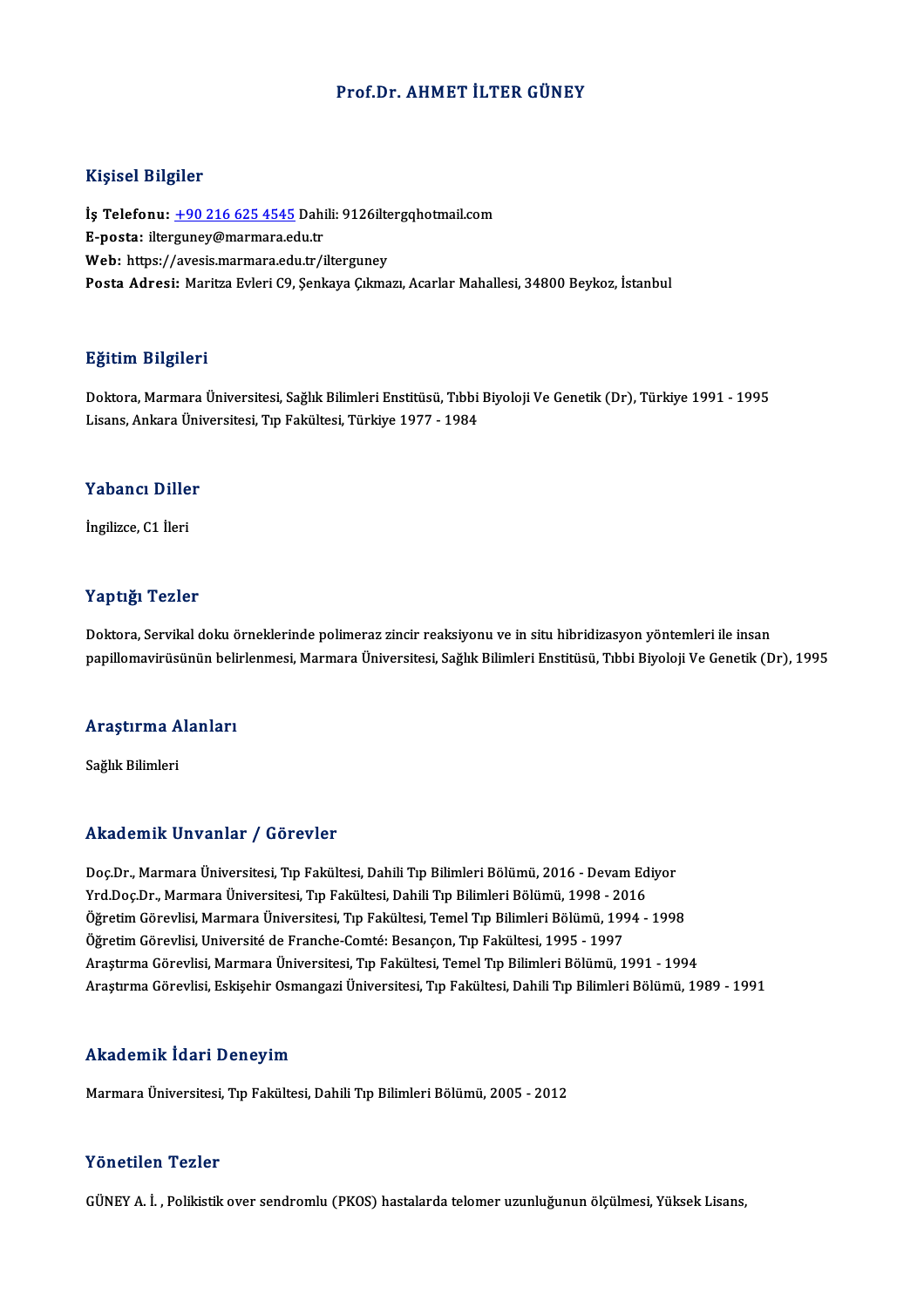### SCI, SSCI ve AHCI İndekslerine Giren Dergilerde Yayınlanan Makaleler

I. Mutation Spectrumof Familial Adenomatous Polyposis Patients in Turkish Population: Identification Mutation Spectrum of Fan<br>of 3 Novel APC Mutations<br>Ates E.A., ALAVANDA C. Dep of 3 Novel APC Mutations<br>Ates E. A. , ALAVANDA C., Demir S., KEKLİKKIRAN Ç., Attaallah W., ÖZDOĞAN O. C. , GÜNEY A. İ. of 3 Novel APC Mutations<br>Ates E. A. , ALAVANDA C., Demir S., KEKLİKKIRAN Ç., Attaallah W., ÖZDOĞAN O. C. , GÜNEY A. İ.<br>TURKISH JOURNAL OF GASTROENTEROLOGY, cilt.33, sa.2, ss.81-87, 2022 (SCI İndekslerine Giren Dergi)<br>Whole II. Whole-exome sequencing reveals new potential genes and variants in patients with premature ovarian insufficiency TURKISH JOURNAL OF G<br>Whole-exome sequen<br>ovarian insufficiency<br>T<sup>ing</sup>VII MAZ A -ALAVA Whole-exome sequencing reveals new potential genes and variants in patients with premature<br>ovarian insufficiency<br>TÜRKYILMAZ A., ALAVANDA C., Ates E. A. , GEÇKİNLİ B. B. , Polat H., GÖKCÜ M., Karakaya T., ÇEBİ A. H. , SÖYLE **ovarian insufficiency<br>TÜRKYILMAZ A., ALAVA<br>M. A. , GÜNEY A. İ. , et al.**<br>JOUPMAL OE ASSISTED J TÜRKYILMAZ A., ALAVANDA C., Ates E. A. , GEÇKİNLİ B. B. , Polat H., GÖKCÜ M., Karakaya T., ÇE<br>M. A. , GÜNEY A. İ. , et al.<br>JOURNAL OF ASSISTED REPRODUCTION AND GENETICS, 2022 (SCI İndekslerine Giren Dergi)<br>A. Novel ATM Con M. A., GÜNEY A. İ., et al.<br>JOURNAL OF ASSISTED REPRODUCTION AND GENETICS, 2022 (SCI İndekslerine Giren Dergi)<br>III. A Novel ATM Gene Mutation Affecting Splicing in an Ataxia-Telangiectasia Patient<br>Ates E. A., TÜRKYILMAZ JOURNAL OF ASSISTED REPRODUCTION AND GENETICS, 2022 (SCI Indekslerine Giren Dergi) A Novel ATM Gene Mutation Affecting Splicing in an Ataxia-T<br>Ates E. A. , TÜRKYILMAZ A., Eltan S. B. , BARIŞ S., GÜNEY A. İ.<br>MOLECULAR SYNDROMOLOGY, 2021 (SCI İndekslerine Giren Dergi)<br>Constis and Clinisal Characterization Ates E. A. , TÜRKYILMAZ A., Eltan S. B. , BARIŞ S., GÜNEY A. İ.<br>MOLECULAR SYNDROMOLOGY, 2021 (SCI İndekslerine Giren Dergi)<br>IV. Genetic and Clinical Characterization of Patients with Maturity-Onset of Diabetes of the Young MOLECULAR SYNDROMOLOGY, 2021 (SCI Indeks<br>Genetic and Clinical Characterization of Pat<br>(MODY): Identification of Novel Variations<br>Ates E.A., USTAV Ö. Rokt H. ARAYDIN T. ELBAS Genetic and Clinical Characterization of Patients with Maturity-Onset<br>(MODY): Identification of Novel Variations<br>Ates E. A. , ÜSTAY Ö., Polat H., APAYDIN T., ELBASAN O., Yildirim O., GÜNEY A. İ.<br>PALKAN MEDICAL JOURNAL, sil (MODY): Identification of Novel Variations<br>Ates E. A. , ÜSTAY Ö., Polat H., APAYDIN T., ELBASAN O., Yildirim O., GÜNEY A. İ.<br>BALKAN MEDICAL JOURNAL, cilt.38, sa.5, ss.272-277, 2021 (SCI İndekslerine Giren Dergi) V. Secondary findings in 622 Turkish clinical exome sequencing data BALKAN MEDICAL JOURNAL, cilt.38, sa.5, ss.272-277, 2021 (SCI İndekslerine Giren Dergi)<br>Secondary findings in 622 Turkish clinical exome sequencing data<br>Ates E. A. , TÜRKYILMAZ A., Yildirim O., ALAVANDA C., Polat H., Demir **Secondary<br>Ates E. A. , Ti<br>ATA P., et al.<br>JOUPNAL OF** Ates E. A. , TÜRKYILMAZ A., Yildirim O., ALAVANDA C., Polat H., Demir<br>ATA P., et al.<br>JOURNAL OF HUMAN GENETICS, 2021 (SCI İndekslerine Giren Dergi)<br>Eynanding of mutation spectrum in Mussular Dystrophias: A. ATA P., et al.<br>JOURNAL OF HUMAN GENETICS, 2021 (SCI Indekslerine Giren Dergi)<br>VI. Expanding of mutation spectrum in Muscular Dystrophies: A Turkish Cohort JOURNAL OF HUMAN GENETICS, 2021 (SCI İndekslerine Giren Dergi)<br><mark>Expanding of mutation spectrum in Muscular Dystrophies: A Turkish Cohort</mark><br>ALAVANDA C., Polat H., Ilker A., Ates E. A. , SÖYLEMEZ M. A. , GEÇKİNLİ B. B. , GÜNE Expanding of mutation spectrum in Muscular Dystrophies: A Turkish Cohort<br>ALAVANDA C., Polat H., Ilker A., Ates E. A. , SÖYLEMEZ M. A. , GEÇKİNLİ B. B. , GÜNEY A. İ. , ATA P., ARMAN A.<br>EUROPEAN JOURNAL OF HUMAN GENETICS, ci ALAVANDA C., Polat H., Ilker A., Ates E. A. , SÖYLEMEZ M. A. , GEÇKİNLİ B. B. , GÜNEY A. İ. , ATA P., ARMAN A.<br>EUROPEAN JOURNAL OF HUMAN GENETICS, cilt.28, sa.SUPPL 1, ss.435-436, 2020 (SCI İndekslerine Giren Dergi)<br>VII. C EUROPEA<br>Characte<br>Patients Characterization of BRCA Genes' Variants in Turkish Hereditary Breast and Ovarian C.<br>Patients<br>Ates E. A. , ALAVANDA C., Polat H., TÜRKYILMAZ A., SÖYLEMEZ M. A. , GEÇKİNLİ B. B. , GÜNEY A. İ.<br>FUROPEAN JOUPNAL OF HUMAN CENET Patients<br>Ates E. A. , ALAVANDA C., Polat H., TÜRKYILMAZ A., SÖYLEMEZ M. A. , GEÇKİNLİ B. B. , GÜNEY A. İ.<br>EUROPEAN JOURNAL OF HUMAN GENETICS, cilt.28, sa.SUPPL 1, ss.935, 2020 (SCI İndekslerine Giren Dergi)<br>Male infartilit Ates E. A., ALAVANDA C., Polat H., TÜRKYILMAZ A., SÖYLEMEZ M. A., GEÇKİNLİ B. B., GÜNEY A. İ.<br>EUROPEAN JOURNAL OF HUMAN GENETICS, cilt.28, sa.SUPPL 1, ss.935, 2020 (SCI İndekslerine Giren<br>VIII. Male infertility in Sertoli EUROPEAN JOURNAL OF HUMAN GENETICS, cilt.28, sa.SUPPL 1, ss.935,<br>Male infertility in Sertoli cell-only syndrome: An investigation<br>KOÇ G., Ozdemir A. A. , Girgin G., Akbal C., Kirac D., Avcilar T., Guney A. I.<br>INTERNATIONAL

INTERNATIONAL JOURNAL OF UROLOGY, cilt.26, sa.2, ss.292-298, 2019 (SCI İndekslerine Giren Dergi)

KOÇ G., Ozdemir A. A. , Girgin G., Akbal C., Kirac D., Avcilar T., Guney A. I.<br>INTERNATIONAL JOURNAL OF UROLOGY, cilt.26, sa.2, ss.292-298, 2019 (SCI İndekslerine Giren Dergi)<br>IX. Evaluation of mismatch repair (MMR) protei INTERNATIONAL JOURNAL OF UROLOGY, cilt.26, sa.2, ss.292-298, 2019 (SCI İndekslerine Giren Dergi)<br>Evaluation of mismatch repair (MMR) protein expression with correlation of germline mutatio:<br>analysis for Lynch syndrome scre Evaluat<br>analysis<br>results<br>Seven L analysis for Lynch syndrome screening in endometrial cancers in Turkish women; pre<br>results<br>Seven I. E. , Kombak F. E. , Bozkurtlar E., Yalcinkaya C., Ates E. A. , Guney A. I. , Gokaslan H., Eren F.<br>VIRCHOWS ARCHIV, sit 473

results<br>Seven I. E. , Kombak F. E. , Bozkurtlar E., Yalcinkaya C., Ates E. A. , G<br>VIRCHOWS ARCHIV, cilt.473, 2018 (SCI İndekslerine Giren Dergi)<br>Investigation of the association between mitoshondrial DN Seven I. E. , Kombak F. E. , Bozkurtlar E., Yalcinkaya C., Ates E. A. , Guney A. I. , Gokaslan H., Eren F.<br>VIRCHOWS ARCHIV, cilt.473, 2018 (SCI Indekslerine Giren Dergi)<br>X. Investigation of the association between mitochon

VIRCHOWS ARCHIV, cilt.473, 2018 (SCI indekslerine Giren Dergi)<br>Investigation of the association between mitochondrial DNA and p53 gene mutatio<br>cell carcinoma of the bladder<br>Avcilar T., Kirac D., Ergec D., KOC G., ULUCAN K. Investigation of the association between mitochondrial DNA and p53 gene mutatio<br>cell carcinoma of the bladder<br>Avcilar T., Kirac D., Ergec D., KOÇ G., ULUCAN K., Kaya Z., KASPAR E. Ç. , Turkeri L., GÜNEY A. İ.<br>ONCOLOCY LETT

cell carcinoma of the bladder<br>Avcilar T., Kirac D., Ergec D., KOÇ G., ULUCAN K., Kaya Z., KASPAR E. Ç. , Turkeri L., GÜN<br>ONCOLOGY LETTERS, cilt.12, sa.4, ss.2872-2879, 2016 (SCI İndekslerine Giren Dergi)<br>Effects of genetis Avcilar T., Kirac D., Ergec D., KOÇ G., ULUCAN K., Kaya Z., KASPAR E. Ç. , Turkeri L., GÜNEY A. İ.<br>ONCOLOGY LETTERS, cilt.12, sa.4, ss.2872-2879, 2016 (SCI İndekslerine Giren Dergi)<br>XI. Effects of genetic factors to stent

# ONCOLOGY<br>Effects of g<br>placement<br>Kines D. Exe Effects of genetic factors to stent thrombosis due to clopidogrel resistance after coronary stent<br>placement<br>Kirac D., Erdem A., Avcilar T., Yesilcimen K., GÜNEY A. İ. , Emre A., Yazici S., Terzi S., Kaspar E. C. , Cetin S.

placement<br>Kirac D., Erdem A., Avcilar T., Yesilcimen K., GÜNEY A. İ. , Emre A., Yazici S., Terzi S., Kaspar E. C. , Cetin S. E. , et al. Kirac D., Erdem A., Avcilar T., Yesilcimen K., GÜNEY A. İ., Emre A., Yazici S., Terzi S., Kaspar E. C., Cetin S. E., e<br>CELLULAR AND MOLECULAR BIOLOGY, cilt.62, sa.1, ss.51-55, 2016 (SCI İndekslerine Giren Dergi)<br>XII. Effec

## CELLULAR AND MOLECULAR BIOLOGY, cilt.62, sa.1, ss.51-55, 2016 (SCI Indekslerine Giren Dergi)<br>Effects of PAX9 and MSX1 gene variants to hypodontia, tooth size and the type of cong<br>missing teeth<br>Kirac D., Eraydin F., Avcilar Effects of PAX9 and MSX1 gene variants to hypodontia, tooth size and the type of (<br>missing teeth<br>Kirac D., Eraydin F., Avcilar T., Ulucan K., Ozdemir F., Guney A. I. , Kaspar E. C. , Keshi E., Isbir T.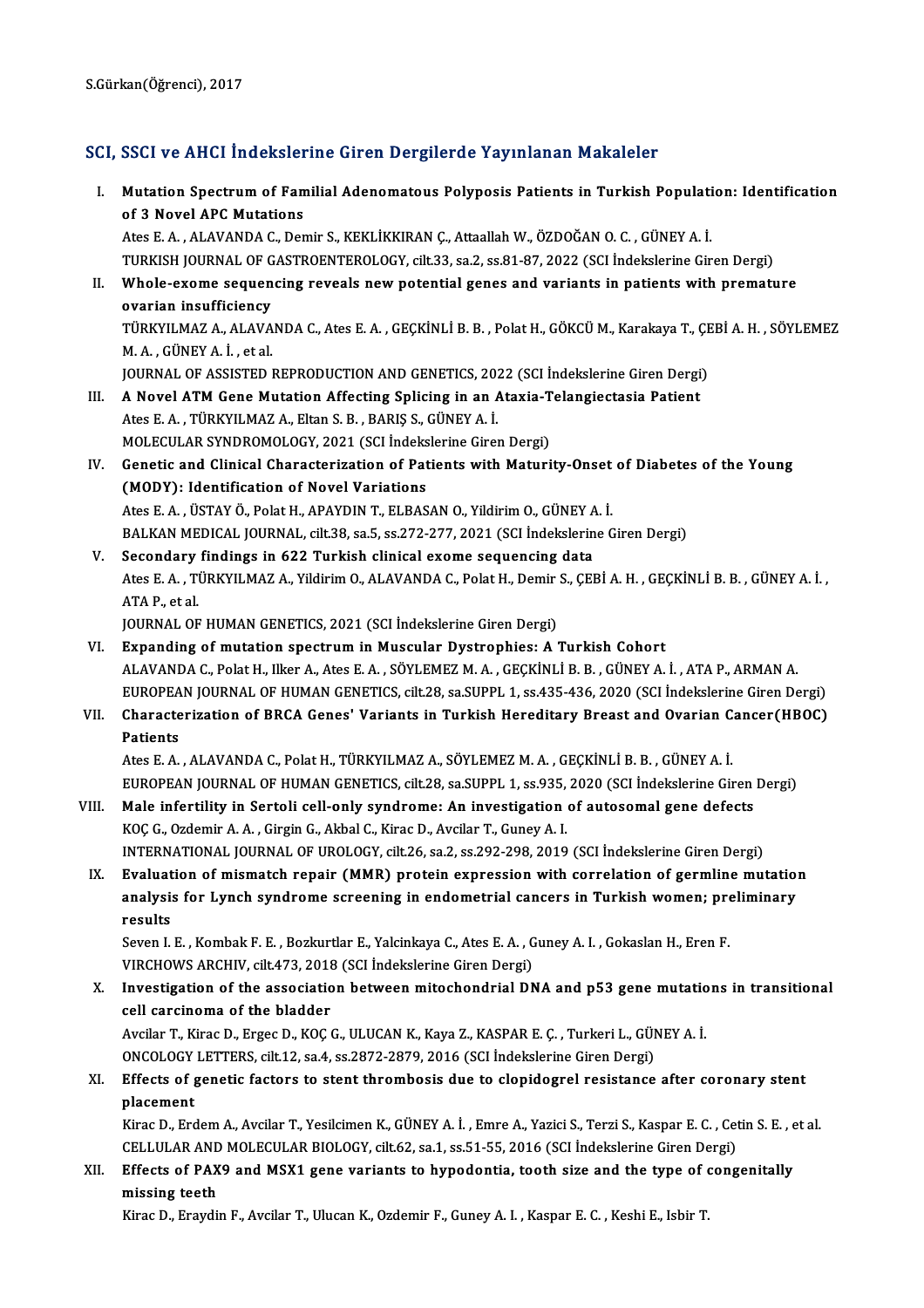|        | CELLULAR AND MOLECULAR BIOLOGY, cilt.62, sa.13, ss.78-84, 2016 (SCI İndekslerine Giren Dergi)                                                                                            |
|--------|------------------------------------------------------------------------------------------------------------------------------------------------------------------------------------------|
| XIII.  | The effect of polymorphic metabolic enzymes on serum phenytoin level                                                                                                                     |
|        | Özkaymakçı A., GÜLÇEBİ İDRİZ OĞLU M., ERGEÇ D., ULUCAN K., Uzan M., Özkara C., GÜNEY A. İ. , oNAT F.                                                                                     |
|        | Neurological Sciences, 2015 (SSCI İndekslerine Giren Dergi)                                                                                                                              |
| XIV.   | The effect of polymorphic metabolism enzymes on serum phenytoin level                                                                                                                    |
|        | Ozkaynakci A., Gulcebi M. I., Ergec D., Ulucan K., Uzan M., Ozkara C., Guney I., Onat F. Y.                                                                                              |
|        | NEUROLOGICAL SCIENCES, cilt.36, sa.3, ss.397-401, 2015 (SCI Indekslerine Giren Dergi)                                                                                                    |
| XV.    | The Frequency and the Effects of 21-Hydroxylase Gene Defects in Congenital Adrenal Hyperplasia<br>Patients                                                                               |
|        | Kirac D., GÜNEY A. İ., Akcay T., GÜRAN T., ULUCAN K., Turan S., Ergec D., Koc G., EREN F., KASPAR E. Ç., et al                                                                           |
|        | ANNALS OF HUMAN GENETICS, cilt.78, sa.6, ss.399-409, 2014 (SCI İndekslerine Giren Dergi)                                                                                                 |
| XVI.   | MTHFR C677T polymorphism is associated with non syndromic cleft lip with or without palate in a                                                                                          |
|        | <b>Turkish population</b>                                                                                                                                                                |
|        | ULUCAN K., AKÇAY A., KIRAÇ D., Taşkın N., ERGEÇ D., Akçay T., KONUK M., GÜNEY A. İ. , Karen H., CampoBarros A.                                                                           |
|        | Sylwan, 2014 (SCI Expanded İndekslerine Giren Dergi)                                                                                                                                     |
| XVII.  | The frequency and the effects of 21 Hydroxylase gene defects in congenital adrenal hyperplasial                                                                                          |
|        | patients                                                                                                                                                                                 |
|        | KIRAÇ D., GÜNEY A. İ., Akçay T., Güran t., ULUCAN K., TURAN S., ERGEÇ D., KOÇ G., EREN F., KASPAR E. Ç., et al<br>Annals Of Human Genetics, 2014 (SCI Expanded Indekslerine Giren Dergi) |
| XVIII. | Effect of alpha-actinin-3 gene on trained and untrained Turkish middle-school children's sprinting                                                                                       |
|        | performance: a pilot study                                                                                                                                                               |
|        | Ulucan K., Bayyurt G. M., KONUK M., GÜNEY A. İ.                                                                                                                                          |
|        | BIOLOGICAL RHYTHM RESEARCH, cilt.45, sa.4, ss.509-514, 2014 (SCI İndekslerine Giren Dergi)                                                                                               |
| XIX.   | Preliminary Findings of $\alpha$ -Actinin-3 Gene Distribution in Elite Turkish Wind Surfers.                                                                                             |
|        | Ulucan K., Gole S., Altindas N., Guney A. İ.                                                                                                                                             |
|        | Balkan journal of medical genetics : BJMG, cilt.16, sa.1, ss.69-72, 2013 (SCI Expanded İndekslerine Giren Dergi)                                                                         |
| XX.    | Effects of ACE polymorphisms and other risk factors on the severity of coronary artery disease                                                                                           |
|        | Guney A. I., Ergec D., Kirac D., Ozturhan H., Caner M., Koc G., Kaspar C., Ulucan K., Agirbasli M.                                                                                       |
|        | GENETICS AND MOLECULAR RESEARCH, cilt.12, sa.4, ss.6895-6906, 2013 (SCI Indekslerine Giren Dergi)                                                                                        |
| XXI.   | Transforming growth factor-beta 3 intron 5 polymorphism as a screening marker for non-syndromic                                                                                          |
|        | cleft lip with or without cleft palate                                                                                                                                                   |
|        | Ulucan K., Bayraktar N., Parmaksiz E., Akcay A., GÜNEY A. İ.                                                                                                                             |
|        | MOLECULAR MEDICINE REPORTS, cilt.6, sa.6, ss.1465-1467, 2012 (SCI İndekslerine Giren Dergi)                                                                                              |
| XXII.  | Detection of Mitochondrial DNA Mutations in Nonmuscle Invasive Bladder Cancer                                                                                                            |
|        | GÜNEY A. İ., Ergec D. S., Tavukcu H. H., Koc G., Kirac D., ULUCAN K., Javadova D., Turkeri L.                                                                                            |
|        | GENETIC TESTING AND MOLECULAR BIOMARKERS, cilt.16, sa.7, ss.672-678, 2012 (SCI İndekslerine Giren Dergi)                                                                                 |
| XXIII. | Detection of Y chromosome microdeletions and mitochondrial DNA mutations in male infertility                                                                                             |
|        | patients                                                                                                                                                                                 |
|        | Guney A. I., Javadova D., Kirac D., Ulucan K., Koc G., Ergec D., Tavukcu H., Tarcan T.                                                                                                   |
|        | GENETICS AND MOLECULAR RESEARCH, cilt.11, sa.2, ss.1039-1048, 2012 (SCI İndekslerine Giren Dergi)                                                                                        |
| XXIV.  | Multifactor dimensionality reduction analysis of MTHFR, PAI-1, ACE, PON1, and eNOS gene                                                                                                  |
|        | polymorphisms in patients with early onset coronary artery disease                                                                                                                       |
|        | Agirbasli M., Guney A. I., Ozturhan H. S., Agirbasli D., Ulucan K., Sevinc D., Kirac D., Ryckman K. K., Williams S. M.                                                                   |
|        | EUROPEAN JOURNAL OF CARDIOVASCULAR PREVENTION & REHABILITATION, cilt.18, sa.6, ss.803-809, 2011 (SCI                                                                                     |
|        | İndekslerine Giren Dergi)                                                                                                                                                                |
| XXV.   | reduction analysis of MTHFR PAI1 ACE PON1 and eNOS gene polymorphisms in patients with early                                                                                             |
|        | onset coronary artery disease                                                                                                                                                            |
|        | Agirbasli M., GÜNEY A. İ. , Özturhan M., ULUCAN K., Agirbasli D., ERGEÇ D., Ryckman R., WİLLİAMS S.                                                                                      |
|        | European Jpurnal of preventive cardiology, cilt.18, ss.803-809, 2011 (SCI Expanded İndekslerine Giren Dergi)                                                                             |
| XXVI.  | Genetic diagnosis in infertile men with numerical and constitutional sperm abnormalities                                                                                                 |
|        | Cinar C., Yazici C., Ergunsu S., Beyazyurek C., Javadova D., Saglam Y., TARCAN T., GÜNEY A. İ.                                                                                           |
|        |                                                                                                                                                                                          |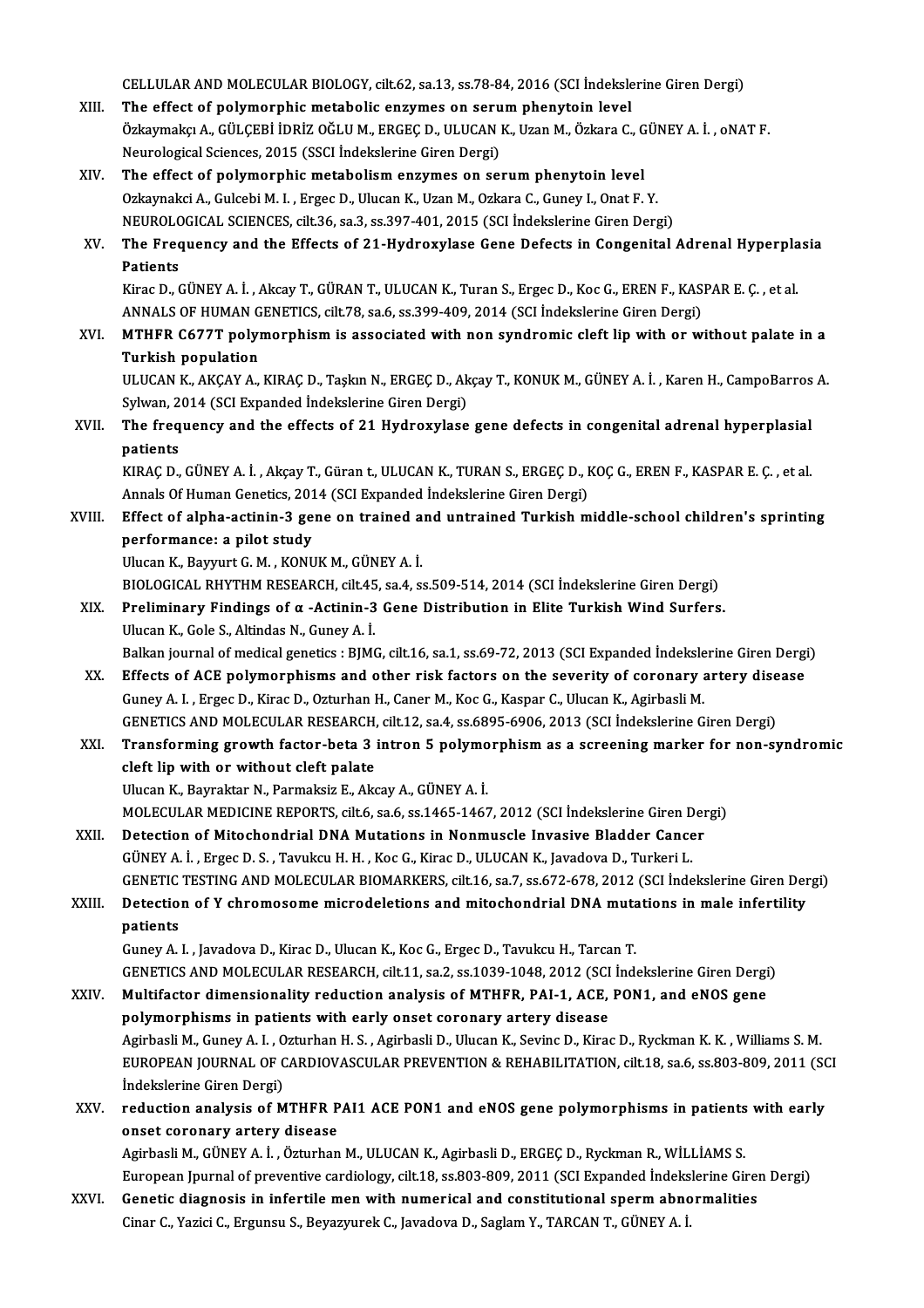GENETIC TESTING, cilt.12, sa.2, ss.195-202, 2008 (SCI İndekslerine Giren Dergi)

- GENETIC TESTING, cilt.12, sa.2, ss.195-202, 2008 (SCI İndekslerine Giren D<br>XXVII. New candidate chromosomal regions for chordoma development GENETIC TESTING, cilt.12, sa.2, ss.195-202, 2008<br>New candidate chromosomal regions for cheaptail if, Guney I., Kilic T., Ozek M., Pamir M. N. New candidate chromosomal regions for chordoma development<br>Bayrakli F., Guney I., Kilic T., Ozek M., Pamir M. N.<br>SURGICAL NEUROLOGY, cilt.68, sa.4, ss.425-430, 2007 (SCI İndekslerine Giren Dergi)<br>New sandidate shramosomal Bayrakli F., Guney I., Kilic T., Ozek M., Pamir M. N.<br>SURGICAL NEUROLOGY, cilt.68, sa.4, ss.425-430, 2007 (SCI İndekslerine Giren Dergi)<br>XXVIII. New candidate chromosomal regions for chordoma development - Commentary
- SURGICAL<br>New canon<br>Liau L. M.<br>SURCICAL New candidate chromosomal regions for chordoma development - Com<br>Liau L. M.<br>SURGICAL NEUROLOGY, cilt.68, sa.4, ss.430, 2007 (SCI İndekslerine Giren Dergi)<br>Autosomal resessive idiopathis epilenev in an inhaed family from Tu
	- SURGICAL NEUROLOGY, cilt.68, sa.4, ss.430, 2007 (SCI Indekslerine Giren Dergi)
- Liau L. M.<br>SURGICAL NEUROLOGY, cilt.68, sa.4, ss.430, 2007 (SCI İndekslerine Giren Dergi)<br>XXIX. Autosomal recessive idiopathic epilepsy in an inbred family from Turkey: identification of a putative<br>locus on chromosome 9q32 Autosomal recessive idiopathic epilepsy in an inbred family from Turkey: identified<br>Iocus on chromosome 9q32-33.<br>Baykan B., Madia F., Bebek N., Gianotti S., Guney A. İ. , Cine N., Bianchi A., Gokyigit A., Zara F.<br>Epilepsia locus on chromosome 9q32-33.<br>Baykan B., Madia F., Bebek N., Gianotti S., Guney A. İ. , Cine N., Bianchi A., Gokyigit<br>Epilepsia, cilt.45, sa.5, ss.479-87, 2004 (SCI Expanded İndekslerine Giren Dergi)<br>Lask of SCN1A mutations

Baykan B., Madia F., Bebek N., Gianotti S., Guney A. İ., Cine N.<br>Epilepsia, cilt.45, sa.5, ss.479-87, 2004 (SCI Expanded Indek<br>XXX. Lack of SCN1A mutations in familial febrile seizures.<br>Makasama M. Madia E. Cannara E. Vass Epilepsia, cilt.45, sa.5, ss.479-87, 2004 (SCI Expanded İndekslerine Giren Dergi)<br>Lack of SCN1A mutations in familial febrile seizures.<br>Malacarne M., Madia F., Gennaro E., Vacca D., Guney I., Buono S., Dalla Bernardina B., Lack<br>Mala<br>et al. Malacarne M., Madia F., Gennaro E., Vacca D., Guney I., Buono S., Dalla Bernardin<br>et al.<br>Epilepsia, cilt.43, sa.5, ss.559-62, 2002 (SCI Expanded İndekslerine Giren Dergi)<br>Detection and tuning of buman nanillomayinus in con et al.<br>Epilepsia, cilt.43, sa.5, ss.559-62, 2002 (SCI Expanded İndekslerine Giren Dergi)<br>XXXI. Detection and typing of human papillomavirus in cervical specimens of Turkish women.<br>Güney A. İ. , Ince U., Küllü S., Pekin S., Epilepsia, cilt.43, sa.5, ss.559-62, 2002 (SCI Expanded İndekslerine Giren Dergi)

European journal of gynaecological oncology, cilt.18, ss.546-50, 1997 (SCI İndekslerine Giren Dergi)

### Diğer Dergilerde Yayınlanan Makaleler

Iger Dergilerde Yayınlanan Makaleler<br>I. Expression of NF-κB Regulators (BCL-3, NFKB1, NFKB2) in Metastatic Breast Cancer Patients<br>ERIZULLAHUA, AKIN TELLI T. BEKER EVÜROČLU L. VUMUK B. E. CÜNEV A. İ FEJZULLAHU A., AKIN TELLİT., PEKER EYÜBOĞLU İ., YUMUK P. F. , GÜNEYA. İ.<br>FEJZULLAHU A., AKIN TELLİ T., PEKER EYÜBOĞLU İ., YUMUK P. F. , GÜNEYA. İ.<br>Cancer Science Semn: Bessareb. cilt 4, sa 2, ss 1, 9, 2021 (Diğer Kurumları Expression of NF-kB Regulators (BCL-3, NFKB1, NFKB2) in Metastatic Breast Cance<br>FEJZULLAHU A., AKIN TELLİ T., PEKER EYÜBOĞLU İ., YUMUK P. F. , GÜNEY A. İ.<br>Cancer Science &amp; Research, cilt.4, sa.2, ss.1-9, 2021 (Diğer Ku FEJZULLAHU A., AKIN TELLİ T., PEKER EYÜBOĞLU İ., YUMUK P. F. , GÜNEY A. İ.<br>Cancer Science &amp; Research, cilt.4, sa.2, ss.1-9, 2021 (Diğer Kurumların Hakemli Der;<br>II. Kanser Yönetiminde Yeni Yöntemler: Likid Biyopsi Tekni

### Cancer Science & Re<br>Kanser Yönetiminde Y<br>Fejzullahu A., Güney A. İ.<br>Türkiye Klinikleri İ.e Hest II. Kanser Yönetiminde Yeni Yöntemler: Likid Biyopsi Tekniği ve Biyobelirteçleri<br>Fejzullahu A., Güney A. İ.<br>Türkiye Klinikleri İç Hastalıkları Dergisi, cilt.5, sa.2, ss.74-87, 2020 (Diğer Kurumların Hakemli Dergileri)

III. Analysis of ctDNA Biomarker in Breast Cancer FejzulahuA.,GüneyA. İ. Analysis of ctDNA Biomarker in Breast Cancer<br>Fejzullahu A., Güney A. İ.<br>International Journal of Cancer and Oncology, cilt.7, sa.1, ss.10-18, 2020 (Diğer Kurumların Hakemli Dergileri)

### IV. Obeziteyle ilişkili Beslenme Alışkanlıklarının Araştırılmasında Yeni YöntemÜç Faktörlü Beslenme Interna<br>Obezite<br>Anketi<br>EIRAC I

KIRAÇD.,KASPARE.Ç. ,AVCILART.,ÇAKIRÖ.K. ,ULUCANK.,KURTELH.,DEYNELİO.,GÜNEYA. İ. Anketi<br>KIRAÇ D., KASPAR E. Ç. , AVCILAR T., ÇAKIR Ö. K. , ULUCAN K., KURTEL H., DEYNELİ O., GÜNEY A. İ.<br>Marmara Üniversitesi Sağlık Bilimleri Enstitüsü Dergisi, cilt.5, sa.3, ss.162-169, 2015 (Diğer Kurumların Hakemli KIRAÇ D., I<br>Marmara İ<br>Dergileri)<br>Obezitevl Marmara Üniversitesi Sağlık Bilimleri Enstitüsü Dergisi, cilt.5, sa.3, ss.162-169, 2015 (Diğer Kurumların Hakemli<br>Dergileri)<br>V. Obeziteyle İlişkili Beslenme Alışkanlıklarının Araştırılmasında Yeni Bir Yöntem"Üç Faktörl

Dergileri)<br>V. Obeziteyle İlişkili Beslenme Alışkanlıklarının Araştırılmasında Yeni Bir Yöntem"Üç Faktörlü Beslenme<br>Anketi" Obeziteyle İlişkili Beslenme Alışkanlıklarının Araştırılmasında Yeni Bir Yöntem"Üç Fakt<br>Anketi"<br>Kıraç D., Kaspar E. Ç. , Avcılar t., KASIMAY ÇAKIR Ö., ULUCAN K., KURTEL H., Deyneli O., GÜNEY A. İ.<br>Clin Evn Hoalth Sci. silt

Anketi"<br>Kıraç D., Kaspar E. Ç. , Avcılar t., KASIMAY ÇAKIR Ö., ULUCAN K., KURTEL H., Deyne<br>Clin Exp Health Sci, cilt.5, ss.162-169, 2015 (Diğer Kurumların Hakemli Dergileri)<br>A new method in investigation of obesity related Kıraç D., Kaspar E. Ç. , Avcılar t., KASIMAY ÇAKIR Ö., ULUCAN K., KURTEL H., Deyneli O., GÜNEY A. İ.<br>Clin Exp Health Sci, cilt.5, ss.162-169, 2015 (Diğer Kurumların Hakemli Dergileri)<br>VI. A new method in investigation of o

# Clin Exp Health S<br>**A** new method<br>questionnaire'<br><sup>Vince D</sup>, <sup>VASDAE</sup> A new method in investigation of obesity-related eating behaviors 'three-facto<br>questionnaire'<br>Kirac D., KASPAR E. Ç. , Avcilar T., Cakir Ö., ULUCAN K., KURTEL H., Deyneli O., GÜNEY A. İ.<br>CLINICAL AND EXPERIMENTAL HEALTH SC

questionnaire'<br>Kirac D., KASPAR E. Ç. , Avcilar T., Cakir Ö., ULUCAN K., KURTEL H., Deyneli O., GÜNEY A. İ.<br>CLINICAL AND EXPERIMENTAL HEALTH SCIENCES, cilt.5, sa.3, ss.162-169, 2015 (ESCI İndekslerine Giren Dergi)<br>Tubereg Kirac D., KASPAR E. Ç. , Avcilar T., Cakir Ö., ULUCAN K., KURTEL H., Deyneli O., GÜNEY A. İ.<br>CLINICAL AND EXPERIMENTAL HEALTH SCIENCES, cilt.5, sa.3, ss.162-169, 2015 (ESCI İn<br>VII. Tuberoz skleroz hastalığının moleküle

- CLINICAL AND EXPERIMENTAL HEALTH SCIENCES, cilt.5, sa<br>Tuberoz skleroz hastalığının moleküler genetiği<br>BAYRAKLI F., ÇANKAYA T., bayraklı ş., BAYRİ Y., GÜNEY A. İ.<br>Türk Nörosirürü Darsisi, silt 19, sa 50, 54, 2009 (Diğer Kur Türk Nöroşirürji Dergisi, cilt.19, ss.50-54, 2009 (Diğer Kurumların Hakemli Dergileri)
- VIII. von Hippel Lindau hastalığının moleküler genetiği BAYRAKLIF.,ÇANKAYAT.,BAYRİY.,GÜNEYA. İ. Türk Nöroşirürji Dergisi, cilt.19, ss.36-40, 2009 (Diğer Kurumların Hakemli Dergileri)
	- IX. Genetic alterations of androgen receptor gene and p53 by fluorescence in situ hybridization and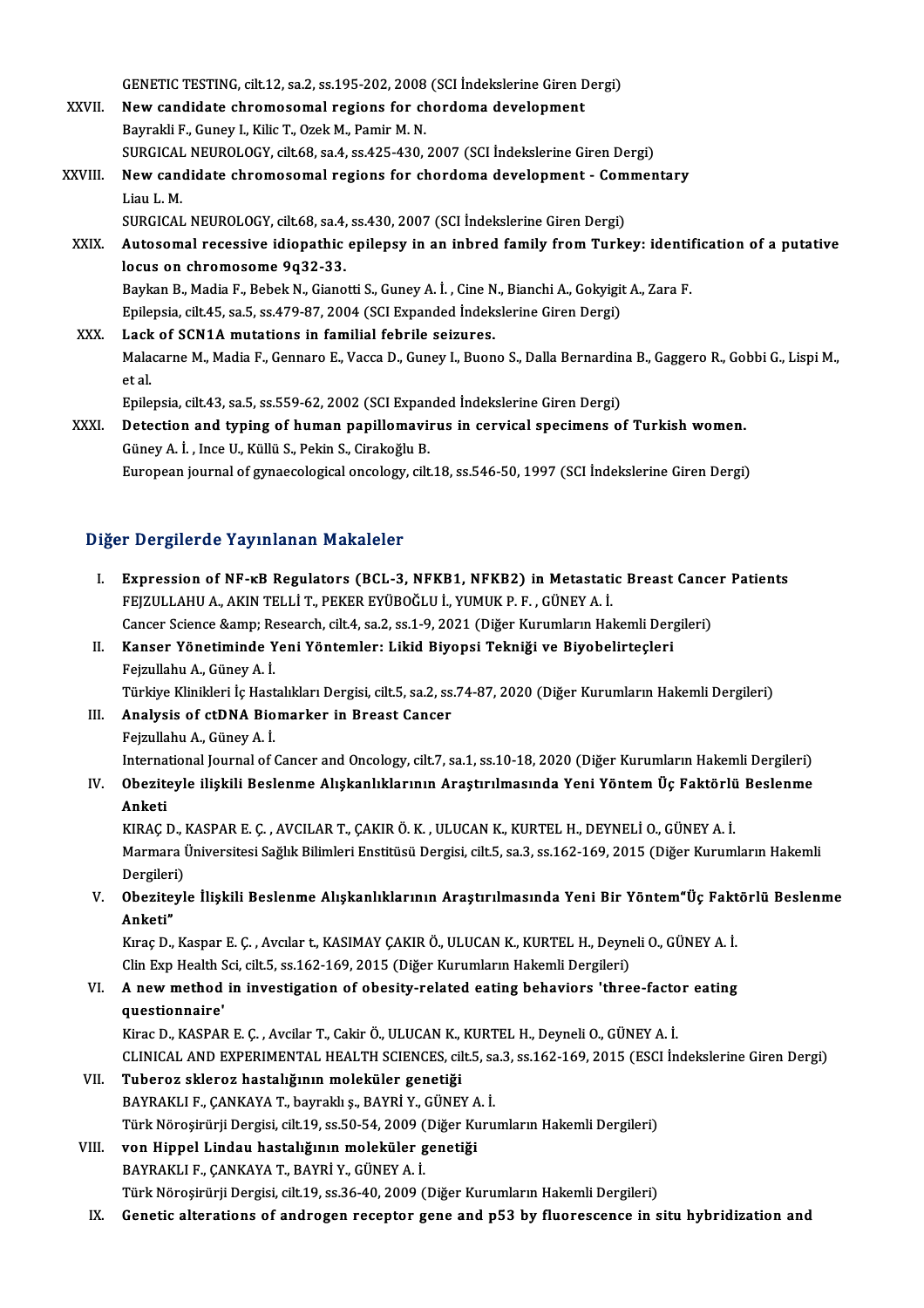### immunodetection of bcl-2 in prostatic intraepithelial neoplasia and carcinoma immunodetection of bcl-2 in prostati<br>KAYA H., GÜNEY A. İ. , ÇELİKEL Ç., küllü s.<br>Marmara Medical Jaurnal, silt 14, sa 1, sa î immunodetection of bcl-2 in prostatic intraepithelial neoplasia and carcinoma<br>KAYA H., GÜNEY A. İ. , ÇELİKEL Ç., küllü s.<br>Marmara Medical Journal, cilt.14, sa.1, ss.207-212, 2001 (Diğer Kurumların Hakemli Dergileri)

# marmara medical journal, cilt.14, sa.1, ss.207-212, 2001 (Diger Kurumların Hakemli<br>Hakemli Kongre / Sempozyum Bildiri Kitaplarında Yer Alan Yayınlar

- akemli Kongre / Sempozyum Bildiri Kitaplarında Yer Alan Yayıl<br>I. CDH2 and TP53 gene expression in metastatic breast cancer patients<br>Feimylaby A. Alan Telli T. Beker Evübeğlu İ. Yumuk B. E. Cünev A. İ. I. CDH2 and TP53 gene expression in metastatic breast cancer patients International Eurasian Conference on BioTechnology and BioChemistry (BioTechBioChem 2020), Ankara, Türkiye,<br>16 - 18 Aralık 2020, ss.20 Fejzullahu A., Akın Telli T., Peker Eyüboğlu İ., Yumuk P. F., Güney A. İ. International Eurasian Conference on BioTechnology and BioChemistry (BioTe<br>16 - 18 Aralık 2020, ss.20<br>II. CDH2 and TP53 gene expression in metastatic breast cancer patients<br>EEIZIII LAHLA AKIN TELLI T BEKER EVÜROČLU I VIIMI
- 16 18 Aralık 2020, ss.20<br>CDH2 and TP53 gene expression in metastatic breast cancer patients<br>FEJZULLAHU A., AKIN TELLİ T., PEKER EYÜBOĞLU İ., YUMUK P. F. , GÜNEY A. İ.<br>International Eurosian Conference en BioTechnology an International Eurasian Conference on BioTechnology and BioChemistry (BioTechBioChem 2020), Ankara, Türkiye, 16 - 18 Aralık 2020 FEJZULLAHU A., AKIN TELLİ T., PEKER EYÜBOĞLU İ., YUMUK P. F., GÜNEY A. İ.
- III. Bcl-3 gene expression in metastatic breast cancer patients Fejzullahu A., Akın Telli T., Peker Eyüboğlu İ., Yumuk P. F., Güney A. İ. Bcl-3 gene expression in metastatic breast cancer patients<br>Fejzullahu A., Akın Telli T., Peker Eyüboğlu İ., Yumuk P. F. , Güney A. İ.<br>39th World Cancer Conference, Rome, İtalya, 25 - 26 Kasım 2020, ss.7<br>Metastatik meme kan Fejzullahu A., Akın Telli T., Peker Eyüboğlu İ., Yumuk P. F. , Güney A. İ.<br>39th World Cancer Conference, Rome, İtalya, 25 - 26 Kasım 2020, ss.7<br>IV. Metastatik meme kanseri hastalarında Bcl-3 gen ekspresyonu<br>Fejmillebu A. A
- 39th World Cancer Conference, Rome, İtalya, 25 26 Kasım 2020, ss.:<br>Metastatik meme kanseri hastalarında Bcl-3 gen ekspresyonu<br>Fejzullahu A., Akın Telli T., Peker Eyüboğlu İ., Yumuk P. F. , Güney A. İ.<br>14 Hlusal Tıhbi Can Metastatik meme kanseri hastalarında Bcl-3 gen ekspresyonu<br>Fejzullahu A., Akın Telli T., Peker Eyüboğlu İ., Yumuk P. F. , Güney A. İ.<br>14. Ulusal Tıbbi Genetik Kongresi, Antalya, Türkiye, 20 - 22 Kasım 2020, ss.63
- V. Bcl-3 gene expression in metastatic breast cancer patients 14. Ulusal Tıbbi Genetik Kongresi, Antalya, Türkiye, 20 - 22 Kasım 2020, ss.63<br>Bcl-3 gene expression in metastatic breast cancer patients<br>FEJZULLAHU A., AKIN TELLİ T., PEKER EYÜBOĞLU İ., YUMUK P. F. , GÜNEY A. İ.<br>world can Bcl-3 gene expression in metastatic breast cancer<br>FEJZULLAHU A., AKIN TELLİ T., PEKER EYÜBOĞLU İ., YU<br>world cancer 2020, Belek, Türkiye, 25 - 26 Kasım 2020<br>Türk Penülasyonunda Ailesel Adenematöz Peline
- world cancer 2020, Belek, Türkiye, 25 26 Kasım 2020<br>VI. Türk Popülasyonunda Ailesel Adenomatöz Polipozis Hastalarının Moleküler Analizi: İki Novel APC world cancer 2020, Belek, Türkiye, 25 - 26 Kasım 2020<br>Türk Popülasyonunda Ailesel Adenomatöz Polipozis Hastalarının Molek<br>Mutasyonu, İki Rekürren MUTYH Mutasyonu ve Fenotip-Genotip İlişkisi<br>Gültane B. Arelan Ates E. Yıldır Türk Popülasyonunda Ailesel Adenomatöz<br>Mutasyonu, İki Rekürren MUTYH Mutasyor<br>Gültepe P., Arslan Ateş E., Yıldırım Ö., Güney A. İ.<br>16 Tıbbi Biyoloji ve Conetik Kongresi Muğla Tü Mutasyonu, İki Rekürren MUTYH Mutasyonu ve Fenotip-Genotip İlişkis<br>Gültepe P., Arslan Ateş E., Yıldırım Ö., Güney A. İ.<br>16. Tıbbi Biyoloji ve Genetik Kongresi, Muğla, Türkiye, 27 - 30 Ekim 2019, ss.44<br>Nadin bir iskelet dis Gültepe P., Arslan Ateş E., Yıldırım Ö., Güney A. İ.<br>16. Tıbbi Biyoloji ve Genetik Kongresi, Muğla, Türkiye, 27 - 30 Ekim 2019, ss.44<br>11. Nadir bir iskelet displazisi: Piknodizostoz tanısı alan iki kız kardeş
- 16. Tıbbi Biyoloji ve Genetik Kongresi, Muğla, Türkiye, 27 30 Ekim 2019, ss.44<br>Nadir bir iskelet displazisi: Piknodizostoz tanısı alan iki kız kardeş<br>ALAVANDA C., GEÇKİNLİ B. B. , ARSLAN ATEŞ E., POLAT H., SÖYLEMEZ M. A. Nadir bir iskelet displazisi: Piknodizostoz tanısı alan i<br>ALAVANDA C., GEÇKİNLİ B. B. , ARSLAN ATEŞ E., POLAT H., SO<br>4. Ulusal Çocuk genetik kongresi, Türkiye, 25 - 27 Eylül 2019<br>Sebaaf Yang sandromu

### 4. Ulusal Çocuk genetik kongresi, Türkiye, 25 - 27 Eylül 2019<br>VIII. Schaaf Yang sendromu 4. Ulusal Çocuk genetik kongresi, Türkiye, 25 - 27 Eylül 2019<br>Schaaf Yang sendromu<br>Alavanda C., Arslan Ateş E., Polat H., Geçkinli B. B. , Söylemez M. A. , Güney A. İ. , Ata P., Arman A.<br>4. Ulusal Cosuk Constik kongresi, İ Schaaf Yang sendromu<br>Alavanda C., Arslan Ateş E., Polat H., Geçkinli B. B. , Söylemez M. A. , Gün<br>4. Ulusal Çocuk Genetik kongresi, İstanbul, Türkiye, 25 - 27 Eylül 2019<br>A. novel intronis ATM gene mutation effecting eplisi Alavanda C., Arslan Ateş E., Polat H., Geçkinli B. B. , Söylemez M. A. , Güney A. İ. , Ata P., Arman A.<br>4. Ulusal Çocuk Genetik kongresi, İstanbul, Türkiye, 25 - 27 Eylül 2019<br>IX. A novel intronic ATM gene mutation affecti

- 4. Ulusal Çocuk Genetik kongresi, İstanbul, Türkiye, 25 27 Eylül 2019<br>A novel intronic ATM gene mutation affecting splicing in a patient with Ataxia-T<br>Ates E. A. , Turkyilmaz A., SÖYLEMEZ M. A. , GEÇKİNLİ B. B. , ATA P., A novel intronic ATM gene mutation affecting splicing in a patient with Ataxia-Telangiectasia<br>Ates E. A. , Turkyilmaz A., SÖYLEMEZ M. A. , GEÇKİNLİ B. B. , ATA P., ARMAN A., GÜNEY A. İ.<br>51st Conference of the European-Soci Ates E. A. , Turkyilmaz A., SÖYLEMEZ M. A. , GEÇKİNLİ B. B. , ATA P., ARMAN A., GÜNEY A. İ.<br>51st Conference of the European-Society-of-Human-Genetics (ESHG) in conjunction with the Euro<br>Psychosocial Aspects of Genetics (EM 51st Conference of the European-Society-of-Human-Genetics (ESHG) in conjunction with the European Meeting or<br>Psychosocial Aspects of Genetics (EMPAG), Milan, İtalya, 16 - 19 Haziran 2018, cilt.27, ss.255-256<br>X. FGF3 gene m
- Psychosocial Aspects of Genetics (EMPAG), Milan, İtalya, 16 19 Haziran 2018, cilt.27, ss.255-256<br>FGF3 gene mutations related to two syndromic Congenital deafness cases: Congenital d<br>inner ear agenesis (Michel aplasia), m FGF3 gene mutations related to two syndromic Congenital deafness cases: Cong<br>inner ear agenesis (Michel aplasia), microtia, and microdontia and Otodental dy<br>Turkyilmaz A., GEÇKİNLİ B. B. , Ates E. A. , SÖYLEMEZ M. A. , GÜN inner ear agenesis (Michel aplasia), microtia, and microdontia and Otodental dysplasia<br>Turkyilmaz A., GEÇKİNLİ B. B. , Ates E. A. , SÖYLEMEZ M. A. , GÜNEY A. İ. , ATA P., ARMAN A.<br>51st Conference of the European-Society-of Turkyilmaz A., GEÇKİNLİ B. B. , Ates E. A. , SÖYLEMEZ M. A. , GÜNEY A. İ. , ATA P., ARMAN A.<br>51st Conference of the European-Society-of-Human-Genetics (ESHG) in conjunction with the<br>Psychosocial Aspects of Genetics (EMPAG) Psychosocial Aspects of Genetics (EMPAG), Milan, İtalya, 16 - 19 Haziran 2018, cilt.27, ss.893<br>XI. Von Hippel Lindau Patients

### Psychosocial Aspects of Genetics (EMPAG), Milan, İtalya, 16 - 19 Haziran 2018, cilt.27, ss.893<br>Von Hippel Lindau Patients<br>ALAVANDA C., TÜRKYILMAZ A., POLAT H., GEÇKİNLİ B. B. , GÜNEY A. İ. , ATA P., SÖYLEMEZ M. A. , ARMAN Von Hippel Lindau Patients<br>ALAVANDA C., TÜRKYILMAZ A., POLAT H., GEÇKİNLİ B. B. , GÜNEY A. İ.<br>13. BALKAN GENETİK KONGRESİ, Edirne, Türkiye, 16 - 20 Nisan 2019<br>A furthor 9280 of autosomal resessiye brasbuelmiş boying a n ALAVANDA C., TÜRKYILMAZ A., POLAT H., GEÇKİNLİ B. B., GÜNEY A. İ., ATA P., SÖYLEMEZ M. A., ARMAN<br>13. BALKAN GENETİK KONGRESİ, Edirne, Türkiye, 16 - 20 Nisan 2019<br>XII. A further case of autosomal recessive brachyolmia havin

- 13. BALKAN GENETİK KONGRESİ, Edirne, Türkiye, 16 20 Nisan 2019<br>A further case of autosomal recessive brachyolmia having a novel mutation in PAPSS2 gene<br>Arslan Ateş E., Eltan M., Türkyılmaz A., Alavanda C., Söylemez M. A. 13ULUSAL TIBBİGENETİKKONGRESİ,Antalya,Türkiye,7 -11Kasım2018
- XIII. Three genotypes causing three distinct phenotypes in a hereditary cancer family ARSLANATEŞE.,TÜRKYILMAZA.,ALAVANDAC.,YILDIRIMÖ.,SÖYLEMEZM.A. ,GEÇKİNLİB.B. ,GÜNEYA. İ.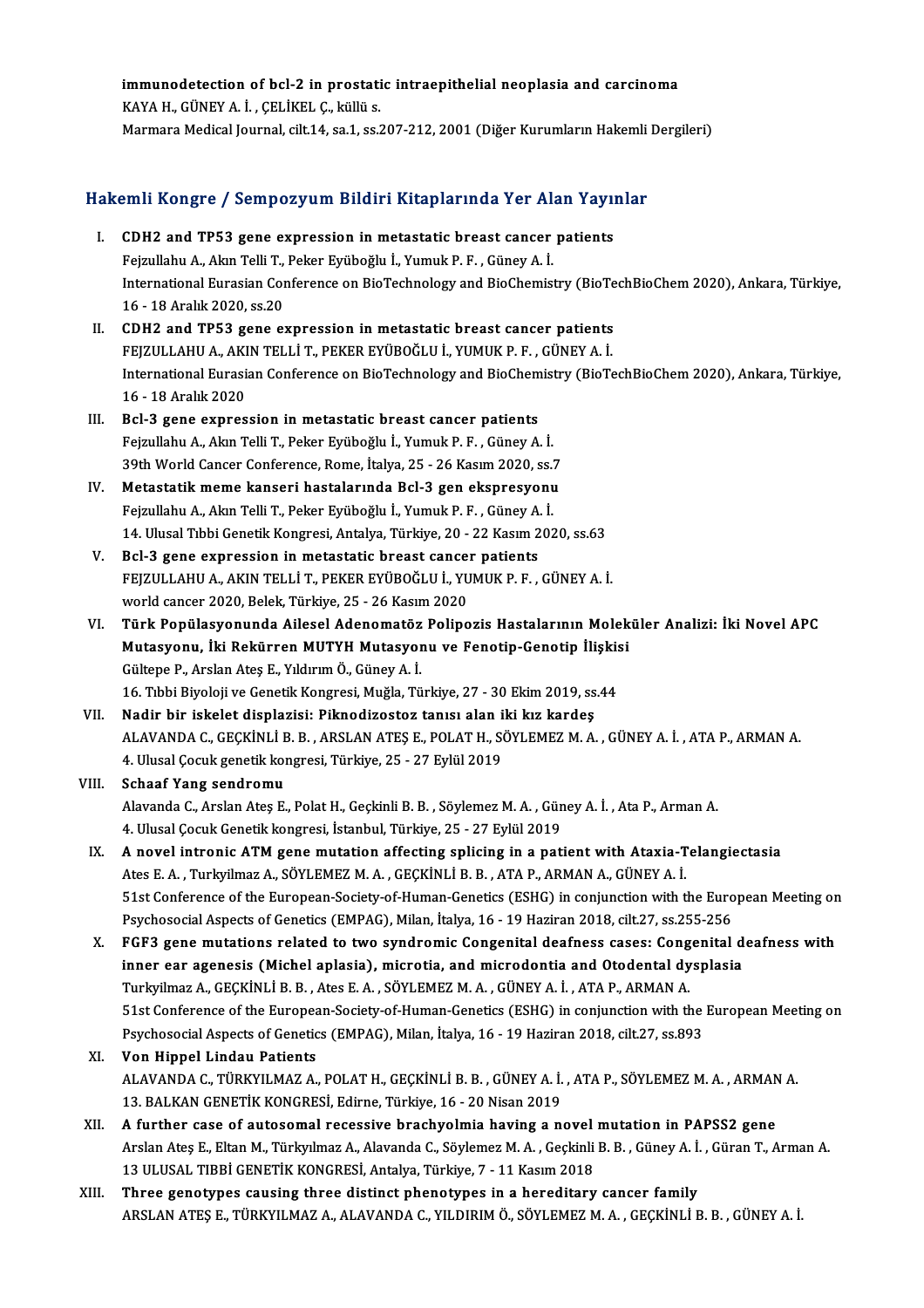13 ULUSAL TIBBİ GENETİK KONGRESİ, Türkiye, 7 - 11 Kasım 2018<br>Chromosomal array CCH apolysisin patienta baying neurod

XIV. Chromosomal array-CGH analysisin patients having neurodevelopmental delay and dysmorphic 13 ULUSA<br>Chromos<br>features<br>ALAVAND Chromosomal array-CGH analysisin patients having neurodevelopmental delay and dysmorphic<br>features<br>ALAVANDA C., ARSLAN ATEŞ E., TÜRKYILMAZ A., GEÇKİNLİ B. B. , ATA P., GÜNEY A. İ. , SÖYLEMEZ M. A. , ÖZYAVUZ<br>CARIIK B. ARMAN

**features<br>ALAVANDA C., ARSL/<br>ÇABUK P., ARMAN A.<br>12 ULUSAL TIPRI CE** ALAVANDA C., ARSLAN ATEŞ E., TÜRKYILMAZ A., GEÇKİNLİ B. B. , A<br>ÇABUK P., ARMAN A.<br>13 ULUSAL TIBBİ GENETİK KONGRESİ, Türkiye, 7 - 11 Kasım 2018<br>REVERSE GENETIK ILE TANI KOYULAN NADIR BIR SPASTIK CABUK P., ARMAN A.<br>13 ULUSAL TIBBİ GENETİK KONGRESİ, Türkiye, 7 - 11 Kasım 2018<br>XV. REVERSE GENETIK ILE TANI KOYULAN NADIR BIR SPASTIK PARAPLEJI AILESI

ALAVANDAC.,ates e.,TÜRKYILMAZA.,GÜNEYA. İ. ,GEÇKİNLİB.B. ,ATAP.,ARMANA. REVERSE GENETIK ILE TANI KOYULAN NADIR BIR SPASTIK PARAPLEJI AILESI<br>ALAVANDA C., ates e., TÜRKYILMAZ A., GÜNEY A. İ. , GEÇKİNLİ B. B. , ATA P., ARMAN A.<br>13.ULUSLARARASI KATILIMLI ULUSAL TIBBİ GENETİK ANABİLİM DALI, Türkiye ALAVANDA C., ates e., TÜRKYILMAZ A., GÜNEY A. İ. , GEÇKİNLİ B. B. , ATA P., ARMAN A.<br>13.ULUSLARARASI KATILIMLI ULUSAL TIBBİ GENETİK ANABİLİM DALI, Türkiye, 7 - 11 Kasım 2018<br>XVI. NOROMOTOR GELIŞME GERILIĞI VE DISMORFIK

# 13.ULUSL<br>**NOROMO**<br>ANALIZI NOROMOTOR GELIŞME GERILIĞI VE DISMORFIK BULGULARI OLAN HASTALARDA ARRAY<br>ANALIZI<br>ATA P., ALAVANDA C., ATEŞ E., GEÇKİNLİ B. B. , GÜNEY A. İ. , SÖYLEMEZ M. A. , ÇABUK P., ARMAN A.<br>Uluslararası Katılımlı 12. Ulusel Tıbbi Censt

```
ANALIZI<br>ATA P., ALAVANDA C., ATEŞ E., GEÇKİNLİ B. B. , GÜNEY A. İ. , SÖYLEMEZ M. A. , ÇABUK P., ARMAN A.<br>Uluslararası Katılımlı 13. Ulusal Tıbbi Genetik Kongresi, Antalya, Türkiye, 7 - 11 Kasım 2018
ATA P., ALAVANDA C., ATEŞ E., GEÇKİNLİ B. B., GÜNEY A. İ., SÖYLEMEZ M. A., ÇAE<br>Uluslararası Katılımlı 13. Ulusal Tıbbi Genetik Kongresi, Antalya, Türkiye, 7 - 11 Kas<br>XVII. Inversion Y Having Different Phenotypic Expression
```
### Uluslararası Katılımlı 13. Ulusal Tıbbi Genetik Kongresi, Antalya, T<br>Inversion Y Having Different Phenotypic Expressions at T<br>Turkyilmaz A., ATA P., DELİL K., SOYSAL S., Ates E. A. , GÜNEY A. İ.<br>E<sup>0th Euronean Sosiaty of H</sup> Inversion Y Having Different Phenotypic Expressions at Three Brothers<br>Turkyilmaz A., ATA P., DELİL K., SOYSAL S., Ates E. A. , GÜNEY A. İ.<br>50th European-Society-of-Human-Genetics (ESHG) Conference, Copenhagen, Danimarka, 2 Turkyilmaz A., ATA P., DELİL K., SOYSAL S., Ates E. A. , GÜNEY A. İ.<br>50th European-Society-of-Human-Genetics (ESHG) Conference, C<br>cilt.26, ss.829 50th European-Society-of-Human-Genetics (ESHG) Conference, Copenhagen, Danimarka, 27 - 30 Mayıs 20<br>cilt.26, ss.829<br>XVIII. A novel intronic ATM genemutation a×ecting splicing in a patient withAtaxia-TelangiectasiaM<br>ATES E T

- cilt.26, ss.829<br>A novel intronic ATM genemutation a×ecting splicing in a patient withAtaxia-Tel<br>ATES E., TÜRKYILMAZ A., ATA P., GEÇKİNLİ B. B. , SÖYLEMEZ M. A. , GÜNEY A. İ. , ARMAN A.<br>ESKC2018.16. 10 Herirar 2019 A novel intronic ATM genemut<br>ATES E., TÜRKYILMAZ A., ATA P., (<br>ESHG2018, 16 - 19 Haziran 2018<br>PPS10 framashift mutation in ATES E., TÜRKYILMAZ A., ATA P., GEÇKİNLİ B. B., SÖYLEMEZ M. A., GÜNEY A. İ., AR<br>ESHG2018, 16 - 19 Haziran 2018<br>XIX. BBS10 frameshift mutation in a Turkish girl with Bardet Biedl Syndrome.<br>SÖYLEMEZ M. A., CECKİNLİ B. B., DE
- ESHG2018, 16 19 Haziran 2018<br>BBS10 frameshift mutation in a Turkish girl with Bardet Biedl Syndrome.<br>SÖYLEMEZ M. A., GEÇKİNLİ B. B., DELİL K., ARSLAN ATEŞ E., TÜRKYILMAZ A., AVŞAR M., GİRGİN G., ATA P.,<br>ARMAN A., GÜNEY A **BBS10 frameshift m**<br>SÖYLEMEZ M. A. , GEÇK<br>ARMAN A., GÜNEY A. İ.<br>The European Society SÖYLEMEZ M. A. , GEÇKİNLİ B. B. , DELİL K., ARSLAN ATEŞ E., TÜRKYILMAZ A., AVŞAR M., GİRGİN G., A<br>ARMAN A., GÜNEY A. İ.<br>The European Society of Human Genetics, European Human Genetics Conference, 27 - 30 Mayıs 2017<br>A Novel

ARMAN A., GÜNEY A. İ.<br>The European Society of Human Genetics, European Human Genetics<br>XX. A Novel HNF1B mutation in a family with two MODY patients<br>ADSLAN ATES E TÜDKVILMAZ A. GECKINLI P. P. SÖVLEMEZ M. A. I. The European Society of Human Genetics, European Human Genetics Conference, 27 - 30 Mayıs 20<br>A Novel HNF1B mutation in a family with two MODY patients<br>ARSLAN ATEŞ E., TÜRKYILMAZ A., GEÇKİNLİ B. B. , SÖYLEMEZ M. A. , DELİL XX. A Novel HNF1B mutation in a family with two MODY patients<br>ARSLAN ATES E., TÜRKYILMAZ A., GECKINLI B. B., SÖYLEMEZ M. A., DELIL K., ATA P., GÜNEY A. İ. ARSLAN ATEŞ E., TÜRKYILMAZ A., GEÇKİNLİ B. B. , SÖYLEMEZ M. A. , DELİL K., ATA P., GÜNEY A. İ.<br>The European Society of Human Genetics, European Human Genetics Conference, 27 - 30 Mayıs 2017<br>XXI. Effects of PAX9 and MSX1 ge

### The European Society of Human Genetics, European Human Genetics Conference, 27 - 30 Mayıs 2017<br>Effects of PAX9 and MSX1 gene variants to hypodontia, tooth size and the type of congeni<br>missing teeth (Poster) Effects of PAX9 and MSX1 gene variants to hypodontia, tooth size and the type of congenitally<br>missing teeth (Poster)<br>KIRAÇ D., ERAYDIN F., AVCILAR T., ULUCAN K., ÖZDEMİR F., GÜNEY A. İ. , ALTUNOK E. Ç. , KESHİ E., İSBİR T. KIRAÇ D., ERAYDIN F., AVCILAR T., ULUCAN K., ÖZDEMİR F., GÜNEY A. İ. , ALTUNOK E. Ç. , KESHİ E., İSBİR T.<br>European Human Genetics Conference 2017, 27 - 30 Mayıs 2017

- XXII. Evaluation of BRCA1/BRCA2 test results for Turkish breast cancer families. European Human Genetics Conference 2017, 27 - 30 Mayıs 2017<br><mark>Evaluation of BRCA1/BRCA2 test results for Turkish breast cancer families.</mark><br>ARSLAN ATEŞ E., TÜRKYILMAZ A., GEÇKİNLİ B. B. , GİRGİN ÖZGÜMÜŞ G., SÖYLEMEZ M. A. , D Evaluation of BRCA1<br>ARSLAN ATEŞ E., TÜRK<br>ARMAN A., GÜNEY A. İ.<br>The Euronean Society ARSLAN ATEŞ E., TÜRKYILMAZ A., GEÇKİNLİ B. B. , GİRGİN ÖZGÜMÜŞ G., SÖYLEMEZ M. A. , DELİL K., A'<br>ARMAN A., GÜNEY A. İ.<br>The European Society of Human Genetics, European Human Genetics Conference, 27 - 30 Mayıs 2017<br>PPS10 fr ARMAN A., GÜNEY A. İ.<br>The European Society of Human Genetics, European Human Genetics Conference, 27 - 30 Mayıs 2017<br>XXIII. BBS10 frameshift mutation in a turkish girl with bardet biedl syndrome
- SÖYLEMEZ M. A. , GEÇKİNLİ B. B. , DELİL K., TÜRKYILMAZ A., AVŞAR M., GİRGİN G., ATA P., ARMAN A., GÜNEY A. İ. BBS10 frameshift mutation in a turkish girl with bardet biedl syndrome<br>SÖYLEMEZ M. A. , GEÇKİNLİ B. B. , DELİL K., TÜRKYILMAZ A., AVŞAR M., GİRGİN G., ATA P., ARM*ı*<br>The European Society of Human Genetics 2017, KOPENHAGEN, SÖYLEMEZ M. A., GEÇKİNLİ B. B., DELİL K., TÜRKYILMAZ A., AVŞAR I<br>The European Society of Human Genetics 2017, KOPENHAGEN, Danir<br>XXIV. A novel HNF1B mutation in a family with two MODY patients
- The European Society of Human Genetics 2017, KOPENHAGEN, Danimarka, 25 30 Mayıs 2017<br>A novel HNF1B mutation in a family with two MODY patients<br>ARSLAN ATEŞ E., TÜRKYILMAZ A., GEÇKİNLİ B. B. , DELİL K., SÖYLEMEZ M. A. , AT A novel HNF1B mutation in a family with two MODY patients<br>ARSLAN ATEŞ E., TÜRKYILMAZ A., GEÇKİNLİ B. B. , DELİL K., SÖYLEMEZ M. A. , ATA P., GÜNEY A.<br>The European Society of Human Genetics 2017., KOPENHAGEN, Danimarka, 25 ARSLAN ATEŞ E., TÜRKYILMAZ A., GEÇKİNLİ B. B., DELİL K., SÖYLEMEZ M. A., A<br>The European Society of Human Genetics 2017., KOPENHAGEN, Danimarka, 25 -<br>XXV. Evaluation of BRCA1/2 test results for Turkish breast cancer familie
- The European Society of Human Genetics 2017., KOPENHAGEN, Danimarka, 25 28 Mayıs 2017<br><mark>Evaluation of BRCA1/2 test results for Turkish breast cancer families.</mark><br>ARSLAN ATEŞ E., TÜRKYILMAZ A., GEÇKİNLİ B. B. , SÖYLEMEZ M. A Evaluation of BRCA1/2 test results for Turkish breast cancer families.<br>ARSLAN ATES E., TÜRKYILMAZ A., GEÇKİNLİ B. B. , SÖYLEMEZ M. A. , ÖZGÜMÜŞ GİRGİN G., DELİ<br>ARMAN A., GÜNEY A. İ.<br>The European Society of Human Genetics 2 ARSLAN ATEŞ E., TÜRKYILMAZ A., GEÇKİNLİ B. B. , SÖYLEMEZ M. A. , ÖZGÜMÜŞ GİRGİN G., DELİ<br>ARMAN A., GÜNEY A. İ.<br>The European Society of Human Genetics 2017, KOPENHAGEN, Danimarka, 25 - 30 Mayıs 2017<br>Invarsion X Having Diffe
- XXVI. Inversion Y Having Different Phenotypic Expressions at Three Brothers TÜRKYILMAZA.,ATAP.,DELİLK.,SOYSAL S.,ARSLANATEŞE.,GÜNEYA. İ. The European Society of Human Genetics, KOPENHAGEN, Danimarka, 25 - 30 Mayıs 2017 TÜRKYILMAZ A., ATA P., DELİL K., SOYSAL S., ARSLAN ATEŞ E., GÜNEY A. İ.<br>The European Society of Human Genetics, KOPENHAGEN, Danimarka, 25 - 30 Mayıs<br>XXVII. BBS-10 frameshift mutation in a Turkish girl with bardet biedl syn
- GEÇKİNLİ B. B. , SÖYLEMEZ M. A. , TÜRKYILMAZ A., ARSLAN ATEŞ E., DELİL K., ATA P., GÜNEY A. İ.<br>ERCİYES TIP GÜNLERİ 2017, Kayseri, Türkiye, 11 13 Mayıs 2017 BBS-10 frameshift mutation in a Turkish girl with bardet l<br>GEÇKİNLİ B. B. , SÖYLEMEZ M. A. , TÜRKYILMAZ A., ARSLAN ATEŞ<br>ERCİYES TIP GÜNLERİ 2017, Kayseri, Türkiye, 11 - 13 Mayıs 2017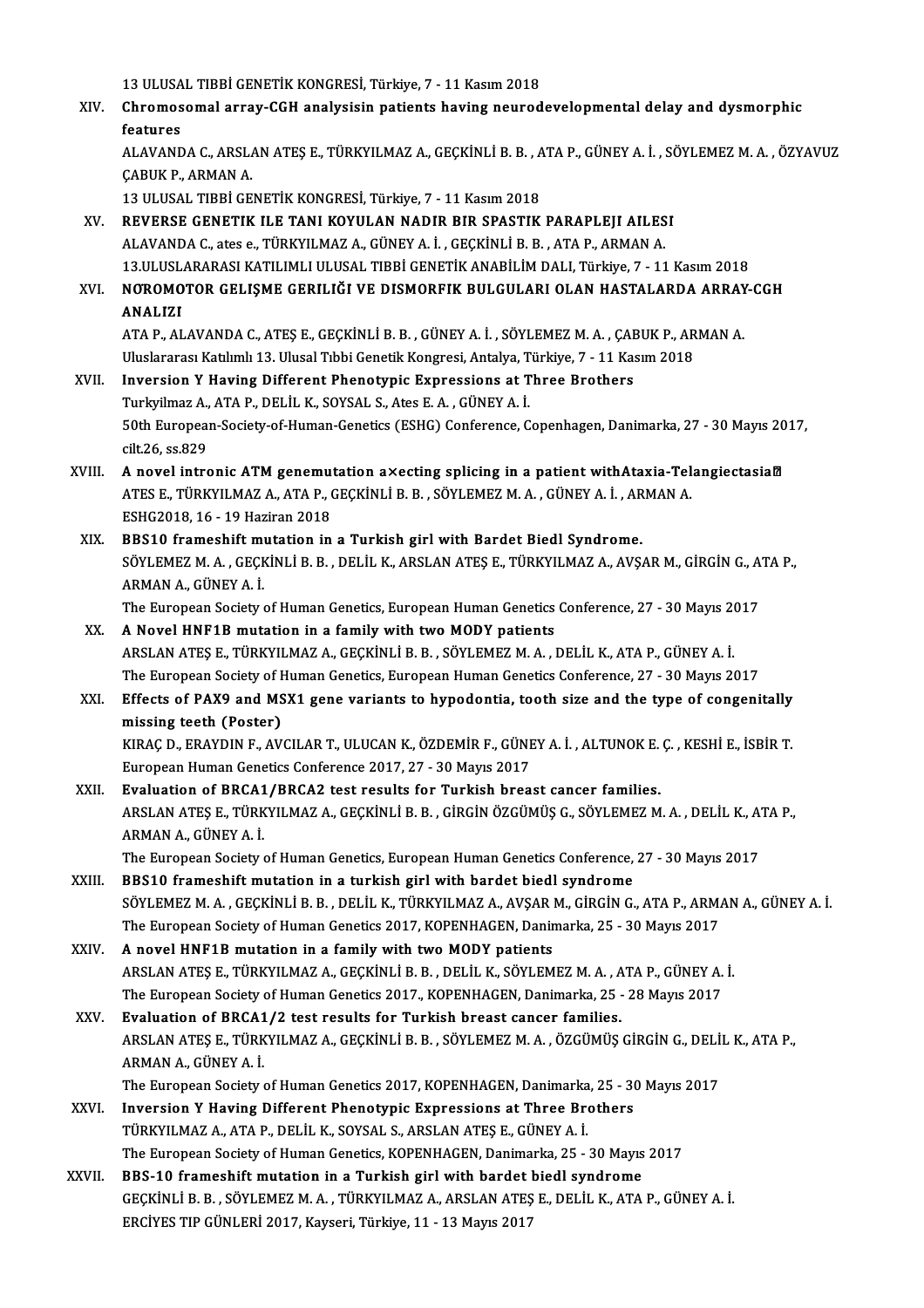| XXVIII.       | EVALUATION OF THE BRCA1/BRCA2 MUTATIONS AT BREAST CANCER PATIENTS                                                                                                                               |
|---------------|-------------------------------------------------------------------------------------------------------------------------------------------------------------------------------------------------|
|               | ARSLAN ATEŞ E., TÜRKYILMAZ A., GEÇKİNLİ B. B. , SÖYLEMEZ M. A. , GİRGİN ÖZGÜMÜŞ G., DELİL K., ATA P., GÜNEY                                                                                     |
|               | $A$ $I$                                                                                                                                                                                         |
|               | ERCİYES TIP GÜNLERİ, Kayseri, Türkiye, 11 - 13 Mayıs 2017                                                                                                                                       |
| XXIX.         | Geç tanı almış Williams sendromlu üç olgunun klinik değerlendirmesi                                                                                                                             |
|               | ARSLAN ATEŞ E., GEÇKİNLİ B. B., KARAKAYA T., TÜRKYILMAZ A., ŞİMŞEK H., SÖYLEMEZ M. A., DELİL K., ATA P.,                                                                                        |
|               | GÜNEY A. İ., ARMAN A.                                                                                                                                                                           |
|               | 12. Ulusal Tıbbi Genetik Kongresi, Türkiye, 5 - 09 Ekim 2016                                                                                                                                    |
| XXX.          | Silver Russel Sendromlu bir olgu                                                                                                                                                                |
|               | GEÇKİNLİ B. B., DELİL K., ŞİMŞEK H., SÖYLEMEZ M. A., TÜRKYILMAZ A., ARSLAN ATEŞ E., KARAKAYA T., GÜNEY A.                                                                                       |
|               | İ, ATA P, ARMAN A                                                                                                                                                                               |
|               | 12. Ulusal Tıbbi Genetik Kongresi, Türkiye, 5 - 09 Ekim 2016                                                                                                                                    |
| <b>XXXI</b>   | Beckwith Wiedemann sendromlu olgunun klinik bulguları ve moleküler tanısı<br>KARAKAYA T., SÖYLEMEZ M. A., ARSLAN ATEŞ E., TÜRKYILMAZ A., ŞİMŞEK H., DELİL K., GEÇKİNLİ B. B., ATA P.,           |
|               | GÜNEY A. İ., ARMAN A.                                                                                                                                                                           |
|               | 12. Ulusal Tıbbi Genetik Kongresi, Türkiye, 5 - 09 Ekim 2016                                                                                                                                    |
| XXXII.        | Von Hippel -Lindau sendromu ailesindeki asemptomatik 3 çocoğun genetik test sonuçlarının                                                                                                        |
|               | değerlendirilmesi                                                                                                                                                                               |
|               | DELIL K., GEÇKİNLİ B. B., ŞİMŞEK H., TÜRKYILMAZ A., ARSLAN ATEŞ E., SÖYLEMEZ M. A., GÜNEY A. İ., ATA P.,                                                                                        |
|               | <b>ARMAN A.</b>                                                                                                                                                                                 |
|               | 12. Ulusal Tıbbi Genetik Kongresi, Türkiye, 5 - 09 Ekim 2016                                                                                                                                    |
| XXXIII.       | Nöromotor gelişme geriliği ve distonili Xq28 duplikasyon sendromu                                                                                                                               |
|               | GEÇKİNLİ B. B., ŞİMŞEK H., DELİL K., TÜRKDOĞAN D., GÜNEŞ SAĞER S., SÖYLEMEZ M. A., ARSLAN ATEŞ E.,                                                                                              |
|               | TÜRKYILMAZ A., KARAKAYA T., GÜNEY A. İ., et al.                                                                                                                                                 |
|               | 12. Ulusal Tıbbi Genetik Kongresi, Türkiye, 5 - 09 Ekim 2016                                                                                                                                    |
| <b>XXXIV</b>  | RAB3GAP1 geninde bilinen bir splice-site mutasyonunun fonksiyonel değerlendirilmesi<br>TÜRKYILMAZ A., SÖYLEMEZ M. A., ARSLAN ATEŞ E., ERGÜNER B., ŞİMŞEK H., KARAKAYA T., DELİL K., GEÇKİNLİ B. |
|               | B., ATA P., GÜNEY A. İ., et al.                                                                                                                                                                 |
|               | 12. Ulusal Tibbi Genetik Kongresi, Türkiye, 5 - 09 Ekim 2016                                                                                                                                    |
| <b>XXXV</b>   | Chromosome 17p11.2 deletion in a Turkish girl with Smith -Magenis Syndrome                                                                                                                      |
|               | GEÇKİNLİ B. B., DELİL K., TÜRKYILMAZ A., SÖYLEMEZ M. A., ŞİMŞEK H., KARAKAYA T., ARSLAN ATEŞ E., GÜNEY A.                                                                                       |
|               | İ, ATA P, ARMAN A                                                                                                                                                                               |
|               | 12. Ulusal Tıbbi Genetik Kongresi, Türkiye, 5 - 09 Ekim 2016                                                                                                                                    |
| XXXVI.        | Nadir görülen bir genetik sendrom: Meacham sendromu                                                                                                                                             |
|               | DELİL K., TÜRKYILMAZ A., ŞİMŞEK H., KARAKAYA T., ARSLAN ATEŞ E., SÖYLEMEZ M. A. , GEÇKİNLİ B. B. , GÜNEY A.                                                                                     |
|               | İ., ATA P., ARMAN A.                                                                                                                                                                            |
|               | 12. Ulusal Tıbbi Genetik Kongresi, Türkiye, 5 - 09 Ekim 2016                                                                                                                                    |
| <b>XXXVII</b> | Clinical Evaluation of a MDC1A Case Carrying LAMA2 Mutation                                                                                                                                     |
|               | SÖYLEMEZ M. A., TÜRKYILMAZ A., ŞİMŞEK H., DELİL K., GEÇKİNLİ B. B., ARMAN A., GÜNEY A. İ., ATA P., OKUYAN<br>В.                                                                                 |
|               | ULUSAL TIBBİ GENETİK KONGRESİ, İZMİR ÇEŞME, Türkiye, 5 - 09 Ekim 2016                                                                                                                           |
| XXXVIII.      | Analysis of The Molecular Markers in 49 AML Patients                                                                                                                                            |
|               | TÜRKYILMAZ A., SÖYLEMEZ M. A., DELİL K., ŞİMŞEK H., GÜNEY A. İ., ATA P.                                                                                                                         |
|               | European Society of Human Genetics Congress, Barcelona, İspanya, 21 - 24 Mayıs 2016                                                                                                             |
| <b>XXXIX</b>  | A novel splice site JAG1 mutation in a Turkish girl with Alagille Syndrome                                                                                                                      |
|               | TÜRKYILMAZ A., GEÇKİNLİ B. B. , DELİL K., SÖYLEMEZ M. A. , GÜNEY A. İ. , ARMAN A., ATA P.                                                                                                       |
|               | European Society Of Human Genetics Congress, Barcelona, İspanya, 21 - 24 Mayıs 2016                                                                                                             |
| XL.           | Homozygous missense COL5A2 mutation associated with Ehlers Danlos Syndrome                                                                                                                      |
|               | GEÇKİNLİ B. B., DELİL K., SÖYLEMEZ M. A., TÜRKYILMAZ A., ŞİMŞEK H., Görmez Z., Demirci H., Yücetürk B., GÜNEY                                                                                   |
|               | A İ , ARMAN A                                                                                                                                                                                   |
|               | ESHG 2016   BARCELONA, SPAIN, 21 - 24 Mayıs 2016                                                                                                                                                |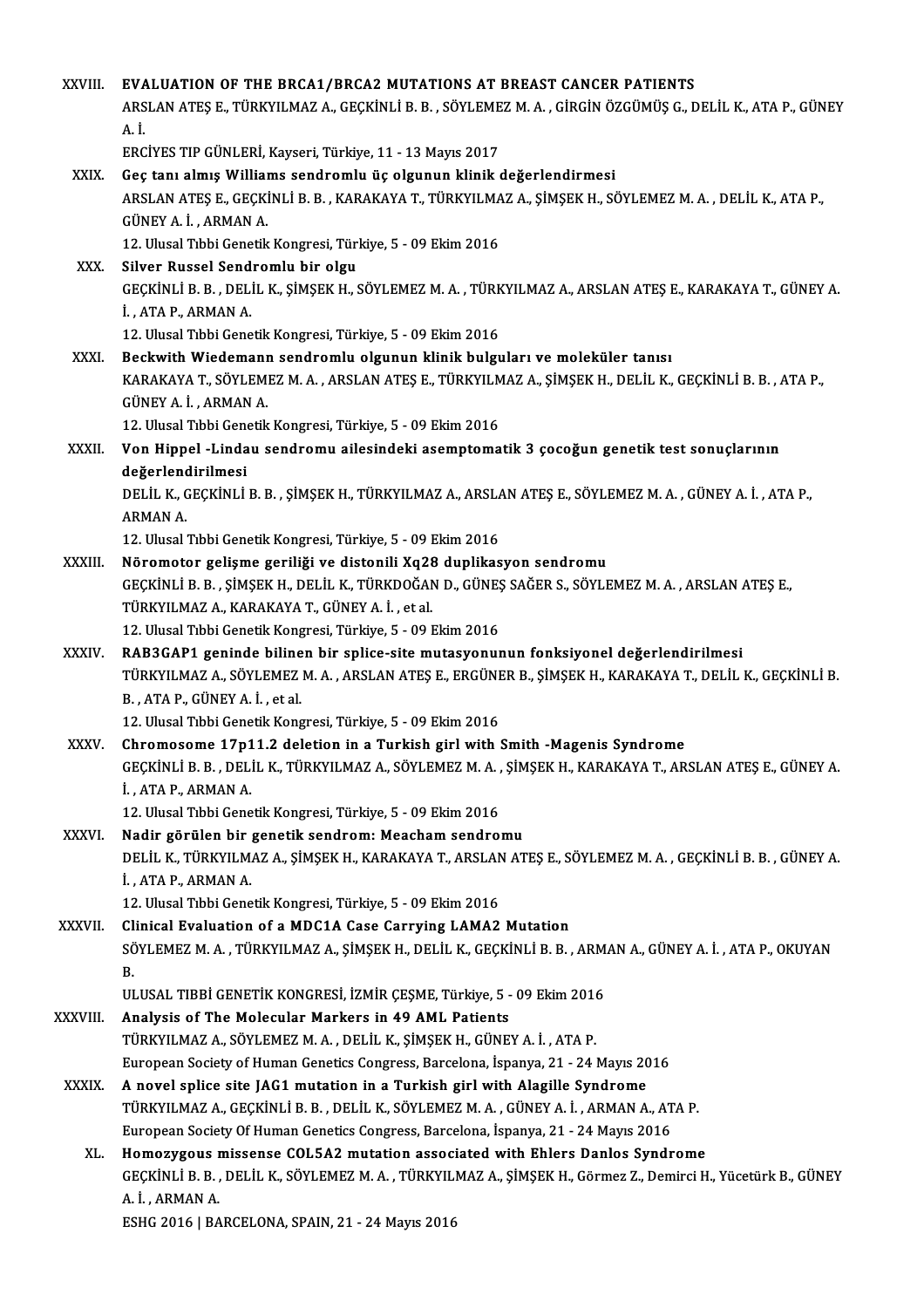- XLI. A case ofWeaver Syndrome caused by a novel frameshift EZH2mutation A case of Weaver Syndrome caused by a novel frameshift EZH2mutation<br>ŞİMŞEK H., GEÇKİNLİ B. B. , DELİL K., SÖYLEMEZ M. A. , TÜRKYILMAZ A., Arslan Ateş E., AVŞAR M., ATA P., GÜNEY<br>A. İ. ARMAN A A case of Wea<br>ŞİMŞEK H., GEÇI<br>A. İ. , ARMAN A.<br>ESHC 2016 LBA ŞİMŞEK H., GEÇKİNLİ B. B. , DELİL K., SÖYLEMEZ M. A.<br>A. İ. , ARMAN A.<br>ESHG 2016 | BARCELONA, SPAIN, 21 - 24 Mayıs 2016<br>Investisation of The Conatia Fastara Which Effe A. İ. , ARMAN A.<br>ESHG 2016 | BARCELONA, SPAIN, 21 - 24 Mayıs 2016<br>XLII. Investigation of The Genetic Factors Which Effect Obesity PhysicalActivity Level and Eating Behavior
- ESHG 2016 | BARCELONA, SPAIN, 21 24 Mayıs 2016<br>Investigation of The Genetic Factors Which Effect Obesity PhysicalActivity Level and Eating<br>KIRAÇ D., AVCILAR T., KASIMAY ÇAKIR Ö., DEYNELİ O., YAZICI D., KURTEL H., KASPAR
- Investigation of The Genetic Factors Which Effe<br>KIRAÇ D., AVCILAR T., KASIMAY ÇAKIR Ö., DEYNELİ O.,<br>ESHG 2016 | BARCELONA, SPAIN, 21 24 Mayıs 2016<br>Oberiteve fiziksel ektivite düzeyine ve yemek ve KIRAÇ D., AVCILAR T., KASIMAY ÇAKIR Ö., DEYNELİ O., YAZICI D., KURTEL H., KASPAR E. Ç. , GÜNEY A. İ.<br>ESHG 2016 | BARCELONA, SPAIN, 21 - 24 Mayıs 2016<br>XLIII. Obeziteye fiziksel aktivite düzeyine ve yemek yeme alışkanlığ
- ESHG 2016 | BARCELONA, SPAIN, 21 24 Mayıs 2016<br>Obeziteye fiziksel aktivite düzeyine ve yemek yeme alışkanlığına etki eden genetik faktörlerin<br>arastırılması Obeziteye fiziksel aktivite düzeyine ve yemek yeme alışkanlığına etki eden genetik faktörler<br>araştırılması<br>KIRAÇ D., AVCILAR T., KASIMAY ÇAKIR Ö., DEYNELİ O., YAZICI D., KURTEL H., KASPAR E. Ç. , GÜNEY A. İ.<br>ULUSAL TIRRİ R <mark>araştırılması</mark><br>KIRAÇ D., AVCILAR T., KASIMAY ÇAKIR Ö., DEYNELİ O., YAZICI D., KURTI<br>ULUSAL TIBBİ BİYOLOJİ KONGRESİ, Türkiye, 27 - 29 Ekim 2015, ss.170<br>Oberiteve, fizikeel ektiyite düreyine ve yemek yeme ekekenköy

- XLIV. Obeziteye, fiziksel aktivite düzeyine ve yemek yeme alışkanlığına etki eden faktörlerin araştırılması. KIRAÇD.,avcılar t.,KASIMAYÇAKIRÖ.,DEYNELİO.,YAZICID.,KURTELH.,kaspar e. ç. ,GÜNEYA. İ. XIV. Ulusal Tıbbi Biyoloji ve Genetik Kongresi., Türkiye, 27 - 30 Ekim 2015
- XLV. Recurrent Fetal Loss Family with Translocation t 18 19 p11 2 p13 1 and its Clinical İmplications XIV. Ulusal Tıbbi Biyoloji ve Genetik Kongresi., Türkiye, 27 - 30 Ekim 2015<br>Recurrent Fetal Loss Family with Translocation t 18 19 p11 2 p13 1 and its Clinical İmplicatio<br>TURKYILMAZ A., ŞİMSEK H., MAMADOV e., DELİL K., GEÇ Recurrent Fetal Loss Family with Translocation t 18<br>TURKYILMAZ A., ŞİMSEK H., MAMADOV e., DELİL K., GEÇKİ<br>European Society of Human Genetics, 6 - 09 Haziran 2015<br>A Gase of Sotes Sundreme with e Nevel Mutation of TURKYILMAZ A., ŞİMSEK H., MAMADOV e., DELİL K., GEÇKİNLİ B. B. , SÖY<br>European Society of Human Genetics, 6 - 09 Haziran 2015<br>XLVI. A Case of Sotos Syndrome with a Novel Mutation of NSD1 Gene<br>SIMSEK H. CECKİNLİ B. B. DELİL
- European Society of Human Genetics, 6 09 Haziran 2015<br>A Case of Sotos Syndrome with a Novel Mutation of NSD1 Gene<br>ŞİMŞEK H., GEÇKİNLİ B. B. , DELİL K., SÖYLEMEZ M. A. , TURKYILMAZ A., ATA P., GÜNEY A. İ. , ARMAN A.<br>Europ A Case of Sotos Syndrome with a Novel Mutation of<br>ŞİMŞEK H., GEÇKİNLİ B. B. , DELİL K., SÖYLEMEZ M. A. , TU<br>European Society ofHuman Genetics, 6 - 09 Haziran 2015<br>Tranalagation t 18 19 n11 2 n12 1 and its Glinical I. SIMSEK H., GEÇKINLI B. B. , DELIL K., SÖYLEMEZ M. A. , TURKYILMAZ A., ATA P., GÜNEY A. İ. , ARMAN A.<br>European Society ofHuman Genetics, 6 - 09 Haziran 2015<br>XLVII. Translocation t 18 19 p11 2 p13 1 and its Clinical Impl
- European Society of Human Genetics, 6 09 Haziran 2015<br>Translocation t 18 19 p11 2 p13 1 and its Clinical Implications Case report and Mechanism of<br>Pathogenesis Translocation t 18 19 p11 2 p13 1 and its Clinical Implications Case report and Mechanism o<br>Pathogenesis<br>TÜRKYILMAZ A., ŞİMŞEK H., Mamadov E., DELİL K., GEÇKİNLİ B. B. , SÖYLEMEZ M. A. , GÜNEY A. İ. , ATA P.<br>ESHC Congress

Pathogenesis<br>TÜRKYILMAZ A., ŞİMŞEK H., Mamadov E., D<br>ESHG Congress 2015, 6 - 09 Haziran 2015<br>Investigations of CYR2C19 nolumornh TÜRKYILMAZ A., ŞİMŞEK H., Mamadov E., DELİL K., GEÇKİNLİ B. B. , SÖYLEMEZ M. A. , GÜNEY A. İ. , ATA P.<br>ESHG Congress 2015, 6 - 09 Haziran 2015<br>XLVIII. Investigations of CYP2C19 polymorphisms which effect clopidogrel resist

- ESHG Congress 2015, 6 09 Haziran 2015<br>XLVIII. Investigations of CYP2C19 polymorphisms which effect clopidogrel resistance and development of<br>stent thromposis in stent implanted CAD patients Investigations of CYP2C19 polymorphisms which effect clopidogrel resistance and developm<br>stent thromposis in stent implanted CAD patients<br>KIRAÇ D., AVCILAR T., Erdem A., Yeşilçimen K., GÜNEY A. İ. , ULUCAN K., Emre A., Yaz stent thromposis in stent implanted C.<br>KIRAÇ D., AVCILAR T., Erdem A., Yeşilçimen<br>ESHG Congress 2015, 6 - 09 Haziran 2015<br>Distribution of angiotonein Leonyarti: KIRAÇ D., AVCILAR T., Erdem A., Yeşilçimen K., GÜNEY A. İ. , ULUCAN K., Emre A., Yazıcı S., Terzi S., İspir T.<br>ESHG Congress 2015, 6 - 09 Haziran 2015<br>XLIX. Distribution of angiotensin I converting enzyme insertion deletio
	- ESHG Congress 2015, 6 09 Haziran 2015<br>Distribution of angiotensin I converting enzyme<br>polymorphisms in Turkish male soccer players<br>ULUCAN K. Sersan C. BIVIKLLT, KIBACD, CÜNEV A. Distribution of angiotensin I converting enzyme<br>polymorphisms in Turkish male soccer players<br>ULUCAN K., Sercan C., BIYIKLI T., KIRAÇ D., GÜNEY A. İ.<br>ESUC Congress 2015 6 - 00 Hagiran 2015 polymorphisms in Turkish male soccer players<br>ULUCAN K., Sercan C., BIYIKLI T., KIRAÇ D., GÜNEY A. İ.<br>ESHG Congress 2015, 6 - 09 Haziran 2015 ULUCAN K., Sercan C., BIYIKLI T., KIRAÇ D., GÜNEY A. İ.<br>ESHG Congress 2015, 6 - 09 Haziran 2015<br>L. Autosomal gene defects investigation of male infertility in germ cell aplasia cases<br>KOC C. Özdemin A. Circin C. Avguar T. K
		- ESHG Congress 2015, 6 09 Haziran 2015<br>Autosomal gene defects investigation of male infertility in germ<br>KOÇ G., Özdemir A., Girgin G., Avcılar T., KIRAÇ D., ULUCAN K., GÜNEY A. İ.<br>ESHC Congress 2015, 6, .00 Hagiran 2015 Autosomal gene defects investigation<br>KOÇ G., Özdemir A., Girgin G., Avcılar T., KIR<br>ESHG Congress 2015, 6 - 09 Haziran 2015<br>The Bole of TCEB2 and Methylanetetr KOÇ G., Özdemir A., Girgin G., Avcılar T., KIRAÇ D., ULUCAN K., GÜNEY A. İ.<br>ESHG Congress 2015, 6 - 09 Haziran 2015<br>LI. The Role of TGFB3 and Methylenetetrahydrofolate Reductase Polymorphisms in the Development of<br>Non Sund
		- ESHG Congress 2015, 6 09 Haziran 2015<br>The Role of TGFB3 and Methylenetetrahydrofolate Re<br>Non-Syndromic Cleft Lip with or without Cleft Palate<br>FRSOV R. HULLON K. CELERU ER O. CUNEV A. İ Non-Syndromic Cleft Lip with or without Cleft Palate<br>ERSOY B., ULUCAN K., CELEBILER O., GUNEY A. İ. Non-Syndromic Cleft Lip with or without Cleft Palate<br>ERSOY B., ULUCAN K., CELEBILER O., GUNEY A. İ.<br>1st International Congress of Turkish CelftLip and Palate Society, 28 - 30 Kasım 2014, ss.36<br>Alt extremite hemibinertrofis ERSOY B., ULUCAN K., CELEBILER O., GUNEY A. İ.<br>1st International Congress of Turkish CelftLip and Palate Society, 28 - 30 Kasım<br>LII. Alt extremite hemihipertrofisi olan bir Prader Willi Sendromu Olgusu<br>SIMSER H. DELİL K. C
	- 1st International Congress of Turkish CelftLip and Palate Society, 28 30 Kasım 2014, ss.36<br>Alt extremite hemihipertrofisi olan bir Prader Willi Sendromu Olgusu<br>ŞİMŞEK H., DELİL K., GEÇKİNLİ B. B. , TÜRKYILMAZ A., AVŞAR M Alt extremite hemihipertrofisi olan bir Prader Willi Se<br>ŞİMŞEK H., DELİL K., GEÇKİNLİ B. B. , TÜRKYILMAZ A., AVŞAR<br>11. Ulusal Tıbbi Genetik Kongresi, Türkiye, 24 - 27 Eylül 2014<br>Duchenne Musküler Distrefi DMD tipik klipik ŞİMŞEK H., DELİL K., GEÇKİNLİ B. B. , TÜRKYILMAZ A., AVŞAR M., SÖYLEMEZ M. A. , GÜNEY A. İ. , ATA P., ARMAN<br>11. Ulusal Tıbbi Genetik Kongresi, Türkiye, 24 - 27 Eylül 2014<br>LIII. Duchenne Musküler Distrofi DMD tipik klin
	- 11. Ulusal Tıbbi (<br>Duchenne Mus<br>saptanan olgu<br>Tüpkyu MAZ A Duchenne Musküler Distrofi DMD tipik klinik bulguları olan ve DMD geninde nonsense mutasyon<br>saptanan olgu<br>TÜRKYILMAZ A., DELİL K., GEÇKİNLİ B. B. , ŞİMŞEK H., SÖYLEMEZ M. A. , AVŞAR M., GÜNEY A. İ. , ATA P., ARMAN A.<br>11 Ul

saptanan olgu<br>TÜRKYILMAZ A., DELİL K., GEÇKİNLİ B. B. , ŞİMŞEK H., SÖYLEMEZ M. A. , AVŞAR M., GÜNEY A. İ. , ATA P., ARMAN A.<br>11. Ulusal Tıbbi Genetik Kongresi, Türkiye, 24 - 27 Eylül 2014

- LIV. 46 XX SRY pozitif erkek sendromlu olgu 11. Ulusal Tıbbi Genetik Kongresi, Türkiye, 24 - 27 Eylül 2014<br>46 XX SRY pozitif erkek sendromlu olgu<br>GEÇKİNLİ B. B. , SÖYLEMEZ M. A. , AYDIN H., DELİL K., KARAMAN A., AVŞAR M., ŞİMŞEK H., GÜNEY A. İ.<br>11. Ulusal Tıbbi Cana 46 XX SRY pozitif erkek sendromlu olgu<br>GEÇKİNLİ B. B. , SÖYLEMEZ M. A. , AYDIN H., DELİL K., KARAMAN A., AVŞAR M., ŞİMŞEK H<br>11. Ulusal Tıbbi Genetik Kongresi, 24-27 Eylül 2014, İstanbul, Türkiye, 24 - 27 Eylül 2014<br>Begunna GEÇKİNLİ B. B., SÖYLEMEZ M. A., AYDIN H., DELİL K., KARAMAN A., AVŞAR M., ŞİMŞEK H., GÜNEY A. İ.<br>11. Ulusal Tıbbi Genetik Kongresi, 24-27 Eylül 2014, İstanbul, Türkiye, 24 - 27 Eylül 2014<br>LV. Recurrent fetal loss family wi
- 11. Ulusal Tıbbi Genetik Kongresi, 24-27 Eylül 2014, İstanbul, Türkiye, 24 27 Eylül 2014<br>Recurrent fetal loss family with translocation t 18 19 p11 2 p13 1 and its clinical implications<br>TÜRKYILMAZ A., ŞİMŞEK H., MAMADOV